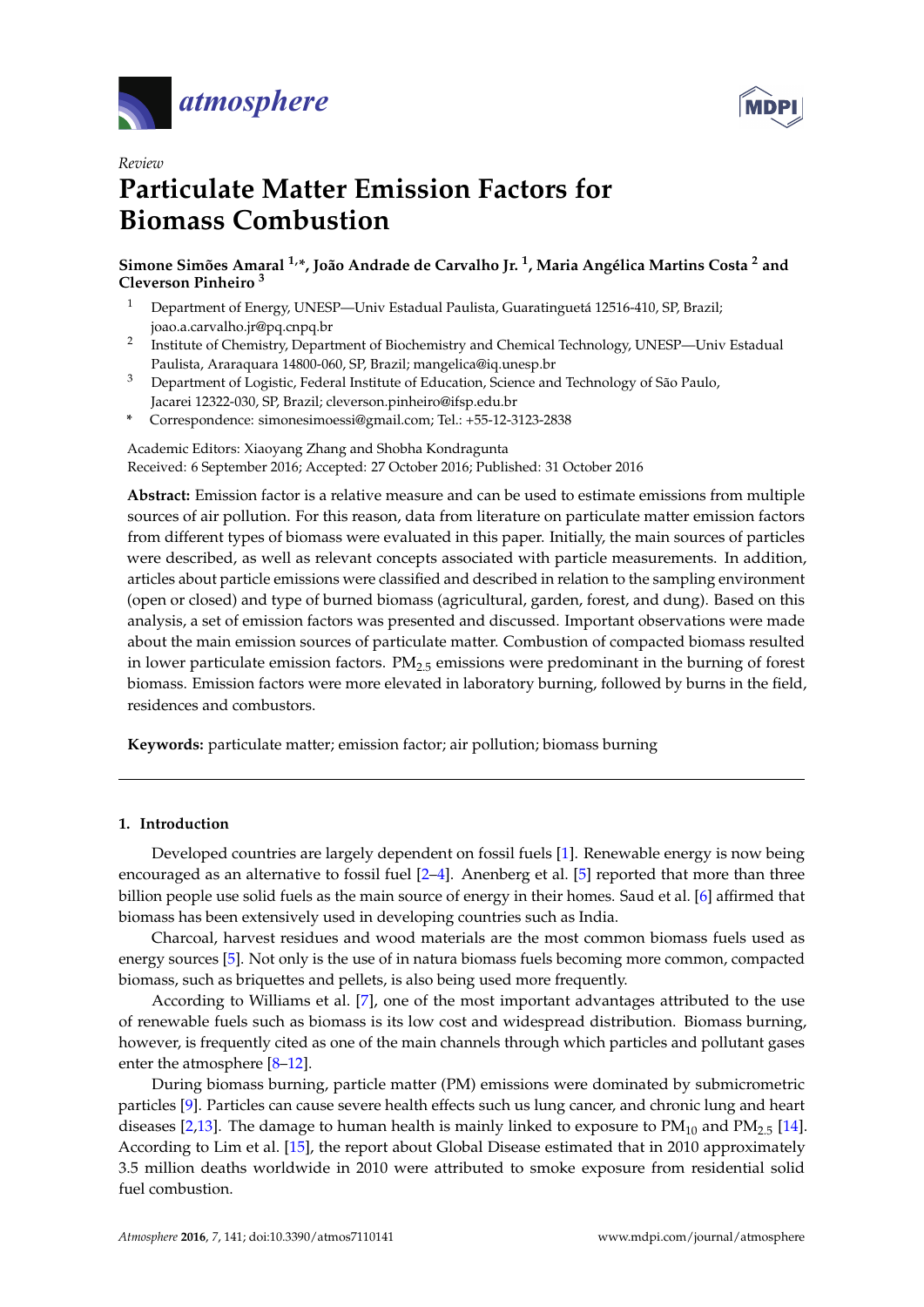The effect of particulate matter goes beyond risks to human health.  $PM_{2.5}$  and  $PM_{10}$  affect weather and reduce visibility, as reported by Pipal and Satsangi [\[16\]](#page-21-1). Tiwari et al. [\[17\]](#page-21-2) described that atmospheric aerosol alters the Earth's radiation balance and causes significant impacts on the weather system. For Tiwari et al. [\[17\]](#page-21-2), black carbon that is produced through incomplete combustion contributes to global warming because these particles absorb solar light. In the studies of Talukdar et al. [\[18\]](#page-21-3), it was observed that the concentration of black carbon particles has a positive correlation with environmental heat.

The negative aspects related to biomass combustion emissions may prevent its use as a sustainable fuel. In order to overcome this disadvantage, detailed information is necessary regarding emissions of particulate matter from burning of different types of biomass. This information will help to identify the types of biomass that emit more particles during combustion and may lead to measures for reducing this pollutant.

Few review articles described particle emissions from burning of biomass as fuel [\[7](#page-20-5)[,10](#page-20-11)[,12](#page-20-7)[,19–](#page-21-4)[26\]](#page-21-5). Review articles, in general, do not simultaneously address the emission factor (EF) of this pollutant from different emission sources.

The objective of the present review is to present an overview of the main sources through which particle emissions enter the atmosphere. The emissions factors of biomass sampled in an open environment and in a closed environment are considered.

#### **2. Sources of Particulate Matter**

Natural detritus and anthropogenic emissions are responsible for the emission of aerosol particles [\[10](#page-20-11)[,11\]](#page-20-12). Simoneit [\[10\]](#page-20-11) mentioned that burning fossil fuels and biomass are the largest sources of particulate matter emissions. Tissari et al. [\[27\]](#page-21-6) described that wood burning in residences is one of the main contributors to the emission of fine particles during European winter.

Biomass fuel can be defined as any material from vegetal or animal origin which is deliberately burned by humans [\[28\]](#page-21-7).

There are many sources of biomass combustion, including forest fires, controlled burns, agricultural residues, wood fuel in residences, algae treatment residues, and energy generation [\[7](#page-20-5)[,11](#page-20-12)[,29\]](#page-21-8). Simoneit [\[10\]](#page-20-11) mentioned other sources of particle emission from biomass burning, such as dung burning and domestic waste burning. Fast growing wood, forest and agriculture residues, and the sub-products of municipal and industrial processes are the main sources of biomass.

The properties and uses of different types of biomass vary significantly, as well as their advantages and disadvantages [\[2\]](#page-20-1). Garbaras et al. [\[9\]](#page-20-8) report that these properties can significantly affect the air quality during combustion processes. Biomass can be employed either in compacted form or in its natural state. Singh [\[3\]](#page-20-13) described that the biomass can be compacted by mechanical processes (for example, bales, pellets, cubes, and briquettes) and by pyrolysis (for example, torrefaction, slow pyrolysis, and fast pyrolysis).

## **3. Particulate Matter Measurements**

Nussbaumer et al. [\[12\]](#page-20-7) and Wilson et al. [\[19\]](#page-21-4) emphasized the importance of measuring particle emission concentrations and amounts. They stated that the impact of particles on human health and the environment can be determined by their PM parameters. With the knowledge of such parameters, emission standards can also be developed and implemented.

Among the measuring parameters, Nussbaumer et al. [\[12\]](#page-20-7) mentioned the measurement of the particle shape and its morphology. The characteristics of particle emission are usually related to physical and chemical parameters. The most reported of them being mass concentration, diameter distribution, concentration in number and size distribution in number [\[24\]](#page-21-9).

Another particulate measurement is the emission factor. The emission factor quantifies the magnitude of emissions [\[11\]](#page-20-12). The EF has been used in a number of different studies to quantity aerosol emissions [\[30–](#page-21-10)[34\]](#page-21-11).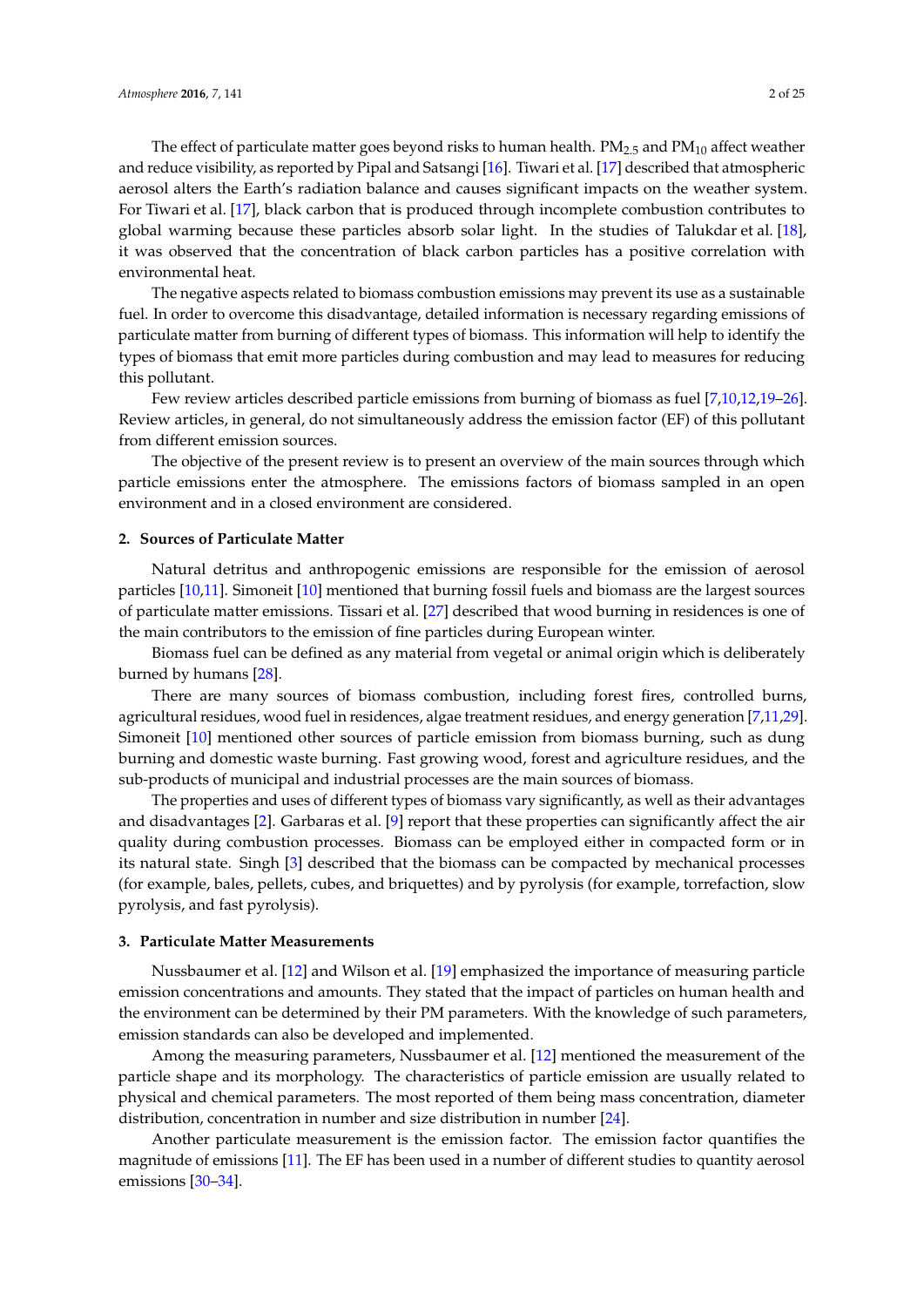An emission factor is a representative value that relates the quantity of a pollutant released to the atmosphere with an activity associated with the release of that pollutant. EFs are usually expressed as the mass of the pollutant divided by unit mass, volume, distance, or duration of the activity emitting the pollutant (e.g., kilograms of particulate emitted per mega gram of coal burned). These factors make it possible to estimate emissions from various sources of air pollution. In most cases, they are simply averages of all available data of acceptable quality. They are generally assumed to be representative of long-term averages for all facilities in the source category (i.e., a population average). Emissions factors have long been fundamental in developing national, regional, state, and local emissions inventories for air quality management decisions and in developing emission control strategies [\[35\]](#page-22-0). For example, in biomass combustion the EF relates the mass of pollutant emitted into the atmosphere to fuel consumption. This measure allows comparison between emissions from different biomass sources. Janhäll et al. [\[22\]](#page-21-12) and Tissari et al. [\[36\]](#page-22-1) described that the emission factor can be discussed in terms of particle mass ( $E_{PM}$ ) or particle number ( $E_{PN}$ ).

If the particle concentration and the volume of air sampled over time are determined, the emission factor in mass can be calculated. The emission factor of PM, considering the particle concentration, can be calculated using Equation (1) [\[37\]](#page-22-2).

$$
EF_{PM} = \frac{C \cdot V_{Total}}{m_{fuel (dry basis)}} = \left(\frac{g_{PM}}{kg_{fuel}}\right)
$$
 (1)

where C is the average concentration of PM (mg/m<sup>3</sup>), V<sub>Total</sub> is the total volume of the gas sampled during the experiment (m<sup>3</sup>), and m<sub>fuel (dry basis)</sub> is the mass of dry fuel consumed (kg).

The emission factor in mass quantifies the emission of a pollutant in terms of amount of dry fuel that is actually burned  $(g/kg)$  [\[22](#page-21-12)[,38](#page-22-3)[–40\]](#page-22-4) or as a function of energy produced in a burned (mg/MJ) [\[12\]](#page-20-7). EFs can be given in energy units (mg/MJ) using the low heating values (LHVs) of the burned fuels for units conversion [\[41\]](#page-22-5).

Studies have evaluated the emission factors of particles from some groups of specific plants, that include softwoods, hardwoods and grasses [\[1](#page-20-0)[,10,](#page-20-11)[30,](#page-21-10)[42–](#page-22-6)[44\]](#page-22-7).

## **4. Studies of Particulate Matter Sampling**

Most studies of sampling of atmospheric pollutants from biomass combustion involve two main types of sampling: open and closed environment.

Field measurements in an open environment yield very reliable results, even though they are more labor intensive, expensive, and time consuming, as discussed by Shen et al. [\[45\]](#page-22-8). According to the authors, simulation studies in the closed environment of a laboratory have the advantage of being able to study different pollutants in different burning conditions in a relatively timely manner. Fuel properties can also be studied in laboratory, as well as the effects of different burning conditions on pollutant emissions. Simoneit [\[10\]](#page-20-11) commented that pollutants can also be measured by sampling using airplanes or by remote sensing.

In Table [1,](#page-3-0) sampling done in field burns, remote sensing sampling and sampling using airplanes were considered as examples of open environment sampling. Samples taken from combustors and in the laboratory were classified as sampling in a closed environment. Biomass burning in residential burners was classified as open burning; the sampling was carried out directly in the atmosphere. Sampling in residential burners was classified as a closed environment when performed in confined ducts.

Table [2](#page-3-1) presents a summary of results for particulate matter sampling in different burning environments.

Table [1](#page-3-0) presents the classification of PM emission factors considering the sampling environment and the biomass type.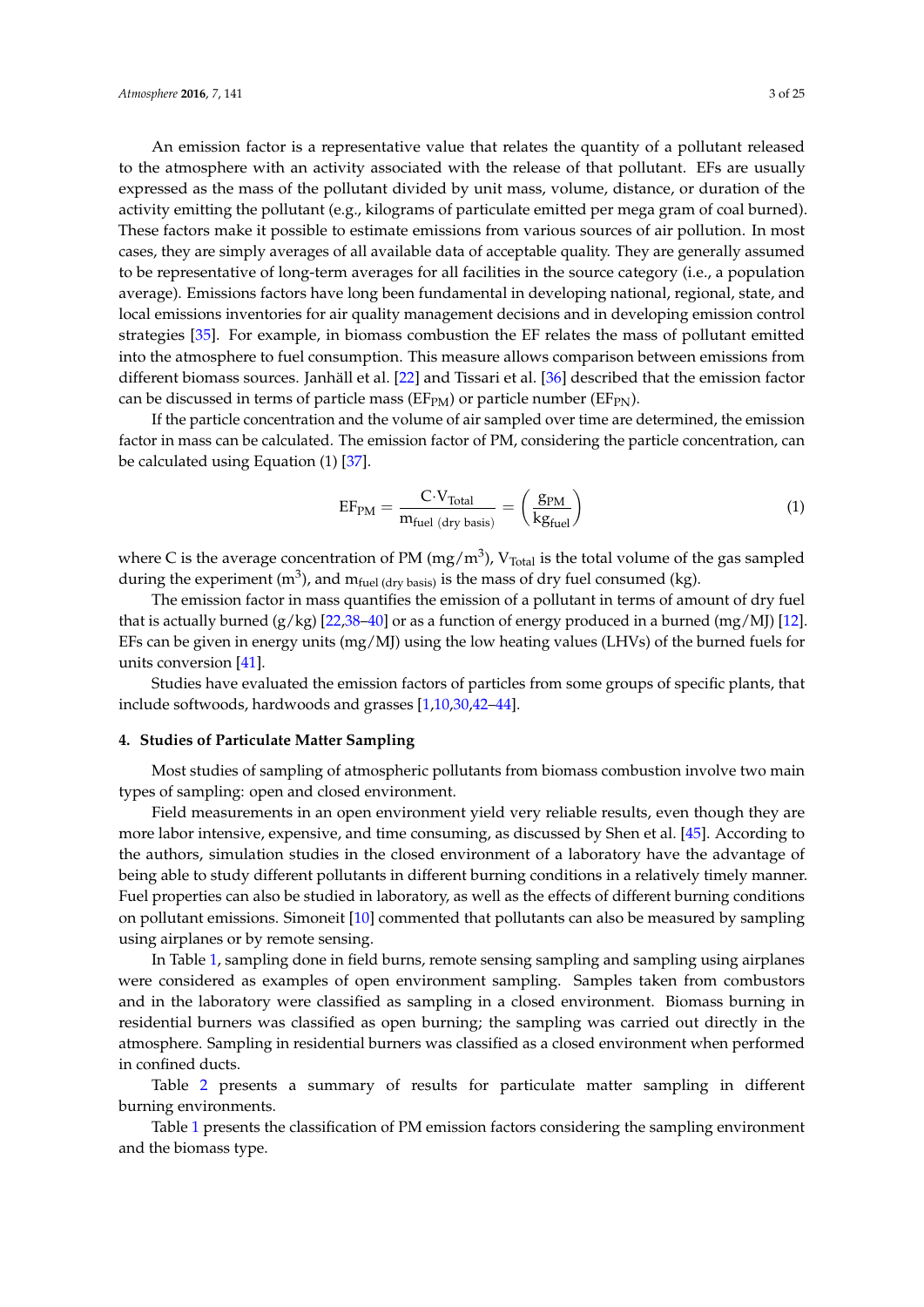<span id="page-3-0"></span>

|                          | Sampling       | <b>Biomass</b>                         |
|--------------------------|----------------|----------------------------------------|
| Sampling in open places  | Field          | Forest<br>Agriculture and garden waste |
|                          | Remote sensing | Multiple types of biomass              |
|                          | Aircraft       | Multiple types of biomass              |
|                          | Combustors     | Compacted biomass<br>In natura biomass |
| Sampling in close places | Residences     | Compacted biomass<br>In natura biomass |
|                          | Laboratory     | Compacted biomass<br>In natura biomass |

**Table 1.** Classification of PM emission factors by sampling environment and biomass type.

<span id="page-3-1"></span>**Table 2.** Summary of results in the literature for particulate matter sampling in different burning environments.

| Fuel                                            | Field    | <b>Remote Sensing</b> | Aircraft     | Combustors   | Residences   | Laboratory | Total |
|-------------------------------------------------|----------|-----------------------|--------------|--------------|--------------|------------|-------|
| Forest biomass<br>(in nature)                   | 10       | $\Omega$              | $\mathbf{0}$ | 3            | 13           | 8          | 34    |
| Agricultural and<br>garden waste<br>(in nature) | 8        |                       | $\Omega$     | 0            | 5            | 10         | 24    |
| Forest biomass<br>(compacted)                   | $\Omega$ | $\mathbf{0}$          | $\mathbf{0}$ | 0            | 8            | 1          | 9     |
| Agricultural and<br>garden waste<br>(compacted) | $\Omega$ | $\Omega$              | $\Omega$     | 2            |              | 1          | 4     |
| Different types<br>of biomass                   | $\Omega$ | 3                     | 3            | $\mathbf{0}$ | $\mathbf{0}$ | $\Omega$   | 6     |
| Dust                                            | $\Omega$ | $\Omega$              | $\mathbf{0}$ | 0            |              | 4          | 5     |
|                                                 | 18       | 4                     | 3            | 5            | 28           | 24         | 82    |

The largest number of studies was carried out with forest biomass (in natura) and agricultural and garden waste (in natura) (71%). However, only 16% of the studies were of these types of biomass in the compacted form. Compacted biomass tends to emit different levels of pollutants in relation to in natura biomass [\[31](#page-21-13)[,36,](#page-22-1)[41,](#page-22-5)[46\]](#page-22-9). According to Ghafghazi et al. [\[23\]](#page-21-14), biomass pellets are high quality fuel. Fuel in the form of pellets generates less particle matter emissions than other types of wooden fuels. Ghafghazi et al. [\[23\]](#page-21-14) reported that emissions of particulate matter can be well below the emissions limit, when wood pellets are burned in grid burners equipped with electrostatic precipitators. According to Shen et al. [\[41\]](#page-22-5), biomass pellets can be a clean substitute for biomass in its traditional form. These facts justify further study of emissions from compacted biomass combustion.

When compared to studies found in the literature, regarding the burning environment, three main locations were: residential (34%), laboratory (29%), and field burns (22%). There are more studies on residential burners and laboratory burning simulations because these two are less complex, less expensive, and emissions can be collected more easily than in burning conducted in the field. In addition, variables that could influence the combustion process can be controlled in laboratory burning experiments [\[47\]](#page-22-10).

## *4.1. Open Environment Sampling*

In open burning, the combustion products are emitted directly into the atmosphere without passing through a chimney or a duct. Many activities can be regarded as open burnings, such as combustion of agriculture residues, of wood in stoves, and industrial and domestic residues.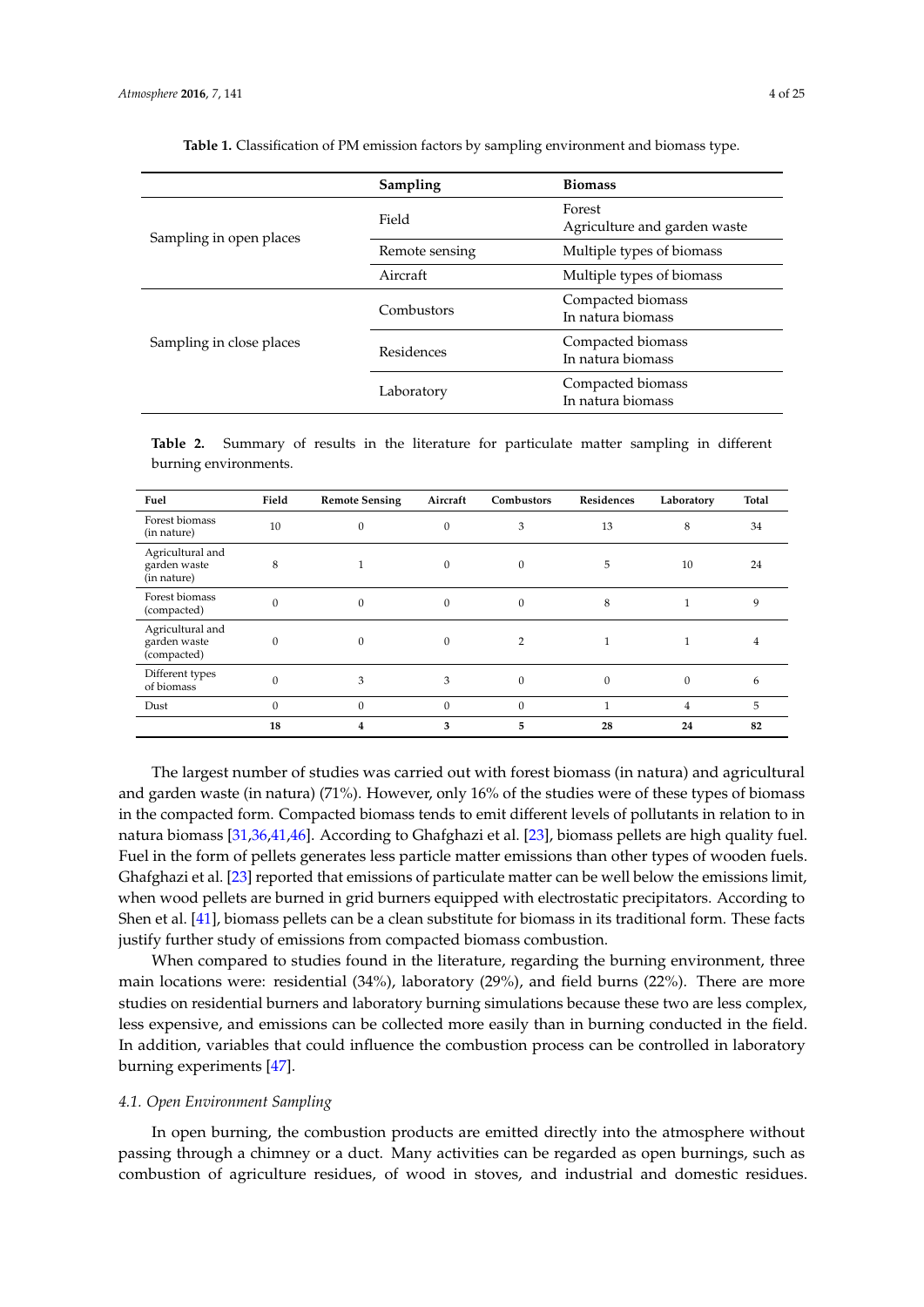Unintentional fires, such as forest fires and accidental fires caused by recreational activities with fireworks and barbecues also were considered open burnings [\[21\]](#page-21-15).

Burning biomass in agricultural areas, forest fires and residential burning significantly contribute to loads of atmospheric aerosols [\[44\]](#page-22-7). Forest, grass and turf combustion produces nearly two pentagrams/year of carbon, which affects the climate and air quality [\[48\]](#page-22-11).

Tropical forests are acknowledged as an important aerosol source from combustion of biomass [\[49\]](#page-22-12).

#### 4.1.1. Field

(a) Prescribed Forest Burning and Forest Fires

Emissions from forest burning are associated to prescribed forest burning or forest fires.

Prescribed burning became a strategy to reduce the risk of fires. This technique is based on controlled fuel combustion [\[42\]](#page-22-6). Intentional prescribed burnings are regulated by the Clean Air Act in the United States [\[29\]](#page-21-8).

Intentional burns are planned using predicted conditions to reach derived objectives for management of vegetation. These include removal of accumulated fuel in the area, wildlife habitat improvement and forest regeneration. In order to use controlled fire, managers must provide estimative of combustion products.

Different to what happens in prescribed burnings, there is no fire control in forest fires. Forest fires can be started by humans (intentional or negligent) or have natural causes (solar rays, electrical discharges, etc.).

Considerable attention has been given to environmental effects of forest fires [\[21\]](#page-21-15). They affect the ecosystem and the biodiversity, and produce greenhouse gases.

<span id="page-4-0"></span>Table [3](#page-4-0) shows values for emission factor found in the literature for field burning of forest biomass (in natura).

| Reference | Fuel                        | <b>Size</b>       |       | EF PM $(g/kg)$ |      |
|-----------|-----------------------------|-------------------|-------|----------------|------|
| [50]      | <b>Primary Forest</b>       | PM <sub>25</sub>  | 14.80 | 土              |      |
| [50]      | Pasture                     | PM <sub>2.5</sub> | 18.70 | 士              |      |
| Average:  |                             |                   | 16.75 | $^{+}$         | 2.76 |
| [39]      | Shrubland                   | $PM_{2.8}$        | 3.40  | 士              |      |
| [51]      | Amazon biomass—flaming      | <b>TSP</b>        | 7.45  | $^{+}$         |      |
| [51]      | Amazon biomass—intermediate | <b>TSP</b>        | 4.21  | $^{+}$         |      |
| [51]      | Amazon biomass—smoldering   | <b>TSP</b>        | 3.85  | $^{+}$         |      |
| [51]      | Amazon biomass—average      | TSP               | 4.84  | $^{+}$         |      |
| Average:  |                             |                   | 5.09  |                | 1.63 |

**Table 3.** EF values found in the literature for field burning of forest biomass (in natura).

Average  $PM<sub>2.5</sub>$  emission factor from in natura burning of forest biomass in the field was  $16.75 \pm 2.76$  g/kg. This value was higher to Total Suspended Particulates (TSP) emission factor  $(5.09 \pm 1.63 \text{ g/kg})$ , found in the literature during field burning of forest biomass in natura. Wardoyo et al. [\[11\]](#page-20-12) reported that burning in field conditions mainly occurs in the flame and smoldering phases. Particles are produced during these two phases, but they can vary in size depending on the phase. Some authors observed that fine particles are mainly emitted in the flame phase, during which Modified Combustion Efficiency (MCE) is higher [\[30](#page-21-10)[,52](#page-22-16)[,53\]](#page-22-17). Tissari et al. [\[27\]](#page-21-6) verified that, in smoldering, the emission factor of  $PM_1$  and  $PM_{10}$  were about six times higher than in normal combustion.

Alves et al. [\[39\]](#page-22-14) studied prescribed burns in a forest dominated by shrub and some pine trees in Lousã Mountain, Portugal. The authors sampled  $PM_{2.5}$  and  $PM_{2.5-10}$ , and evaluated water soluble ions,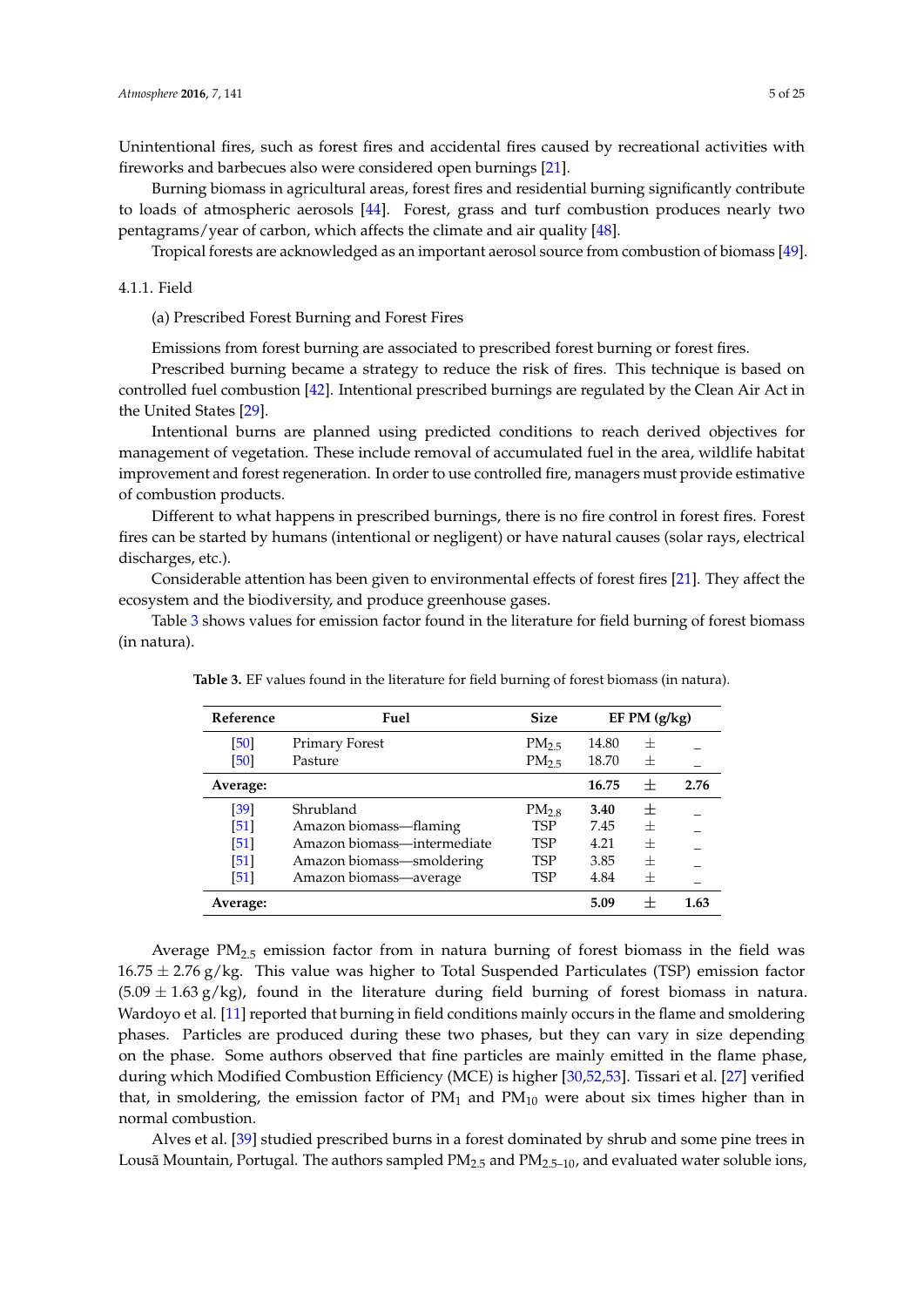level of organic carbon (OC) and elemental carbon (EC), as well as metals. These authors obtained a  $PM_{2.5}$  EF of 3.4 g/kg.

Some authors have studied emission factors for  $PM_{2.5}$  in the Amazon forest, Brazil [\[51,](#page-22-15)[54\]](#page-23-0). In the studies by Neto et al. [\[51\]](#page-22-15), biomass consumption, as well as emission factors for  $CO<sub>2</sub>$ , CO, and hydrocarbons were also evaluated. Total biomass consumption was 23.9%. Average emission factor for  $PM_{2.5}$  was 4.8 g/kg.

Zhang et al. [\[42\]](#page-22-6) evaluated the  $PM_{2.5}$  emission markers in several different types of controlled burns. Emissions were characterized through prescribed burns in the Western of the United States. Holden et al. [\[55\]](#page-23-1), as well as Zhang et al. [\[42\]](#page-22-6), also evaluated emissions from burns in the Western of the United States. The authors determined the contributions from biomass burning to the  $PM_{2.5}$  emissions.

PM<sub>2.5</sub> mass and chemical species concentrations were determined in the experiments of Tao et al. [\[56\]](#page-23-2). The objective of their study was to identify potential sources of  $PM_{2.5}$  emissions. Samples were collected in Chengdu, in China, during 2009 and 2010. The annual average concentration of  $\text{PM}_{2.5}$  was  $165.1 \pm 85.1$  mg/m<sup>3</sup>.

Elsasser et al. [\[43\]](#page-22-18) investigated the main markers present in  $PM<sub>1</sub>$  and  $PM<sub>2.5</sub>$  in emissions from wood combustion in the Augsburg, Germany (2010-Winter). Krecl et al. [\[4\]](#page-20-2) analyzed elemental and organic carbon for  $PM_{10}$  from wood combustion during the winter, in a residential area north of Sweden. The authors also measured the content of light-absorbing carbon.

(b) Burning of Agricultural and Garden Residues

Burning agriculture residues is an inexpensive way to rotate crops and control insects and diseases, in addition to avoiding the appearance of invading weeds [\[21\]](#page-21-15). Health and environmental hazards caused by the burning of agriculture residues must be acknowledged, even though this activity is thought to be economical and practical [\[21](#page-21-15)[,57\]](#page-23-3).

Experimental data from simulated open burns and in situ burns of different types of agricultural products, such as rice, wheat, sugar cane and other crops had a variety of emissions, such as soot and particles, carbon monoxide, methane, and volatile organic compounds [\[21\]](#page-21-15).

As stated by Hossain et al. [\[44\]](#page-22-7), rice straw is one of the main materials burned in agricultural fields of Korea and throughout Asia. Ryu et al. [\[49\]](#page-22-12) also mentioned that in Korea open field burns of agricultural residues, after harvest is a common practice in order to promote agriculture productivity. There are two typical periods of seasonal burns in Korea. Agricultural residues are burned after barley harvest in the spring and after rice harvest in the fall.

In Brazil, sugarcane is another agricultural culture that has been submitted to burning. For Brazil, sugar cane has become economically important; approximately 50% of it is used to produce ethanol [\[37\]](#page-22-2). During pre-harvest the common practice is to burn the cane straw to clean the field, which releases a series of pollutants to the atmosphere.

Table [4](#page-5-0) shows values for emission factor found in the literature for field burning of agricultural and garden biomass in natura. Average EFs from field burning of agricultural and garden biomass in natura were  $6.85 \pm 0.14$  g/kg for PM<sub>2.5</sub> and  $9.40 \pm 3.50$  g/kg for PM<sub>10</sub>.

<span id="page-5-0"></span>**Table 4.** EF values found in the literature for field burning of agricultural and garden biomass (in natura).

| Reference | Fuel         | Size             |      | $EF$ PM $(g/kg)$ |      |
|-----------|--------------|------------------|------|------------------|------|
| [57]      | Rice straw   | PM <sub>25</sub> | 8.30 | $+$              | 2.70 |
| [58]      | Crop residue | PM <sub>25</sub> | 5.40 | $^+$             | 2.90 |
| Average:  |              |                  | 6.85 |                  | 0.14 |
| [57]      | Rice straw   | $PM_{10}$        | 9.40 |                  | 3.50 |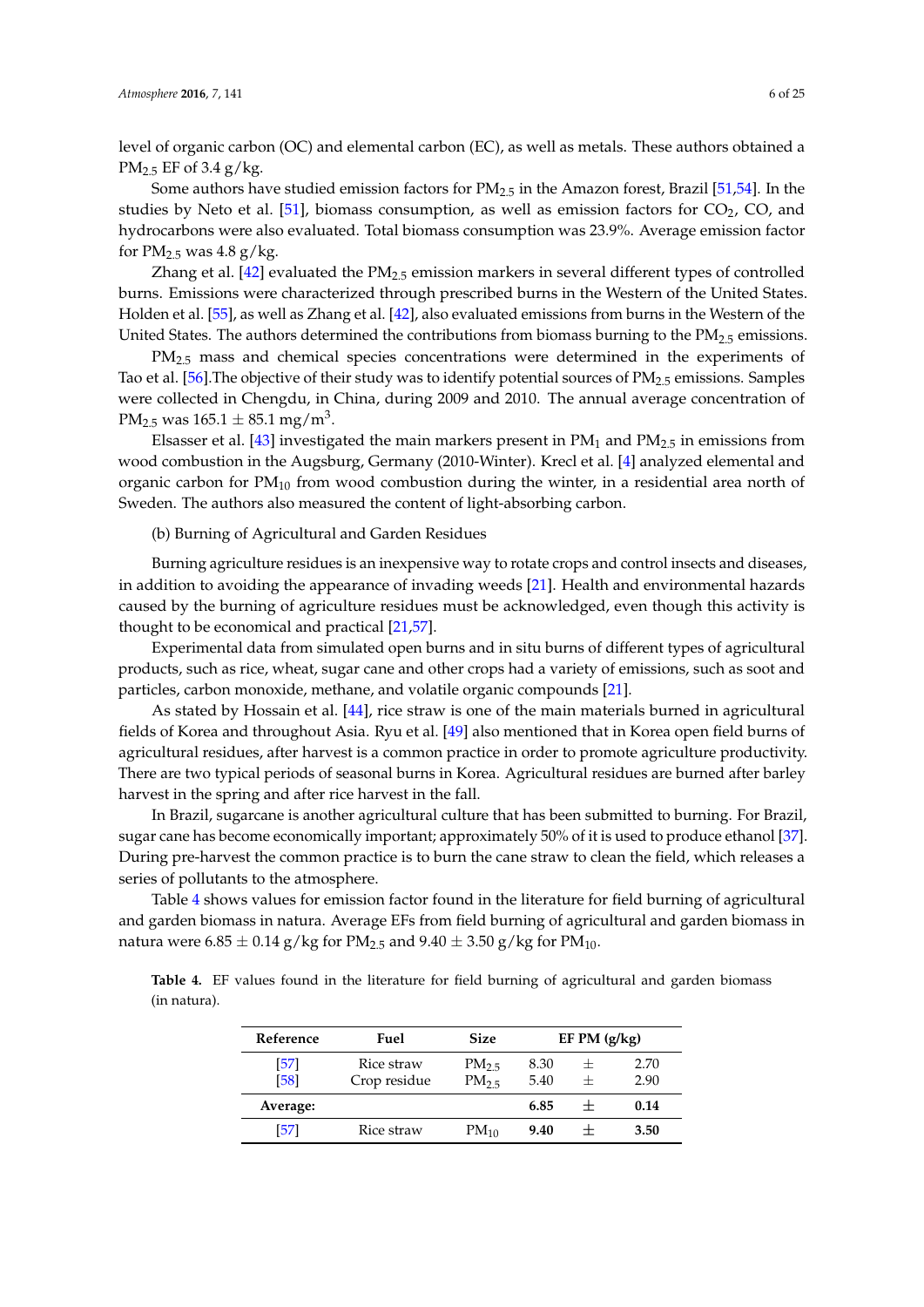During a burning period of barley agricultural residues in Korea rural areas, Ryu et al. [\[49\]](#page-22-12) sampled  $PM_{10}$  and  $PM_{2.5}$ . The authors investigated particle concentration and chemical characteristics. Average mass concentrations for fine particles were  $67.9 \text{ mg/m}^3$  and for coarse particles, it was 18.7 mg/m<sup>3</sup>. The highest PM<sub>2.5</sub> concentration was 110.3 mg/m<sup>3</sup>, which occurred during the period of biomass burning.

Oanh et al. [\[57\]](#page-23-3) burned rice straw in Thailand. The authors analyzed emission factors for PM<sub>2.5</sub> and PM<sub>2.5–10</sub>, and PM chemical components. PM<sub>2.5</sub> average emission factor was  $8.3 \pm 2.7$  g/kg. PM<sub>10</sub> resulting EF (9.4  $\pm$  3.5 g/kg) was not significantly higher than PM<sub>2.5</sub>. In the studies by Hossain et al. [\[44\]](#page-22-7), as with the studies by Oanh et al. [\[57\]](#page-23-3), emissions for burning rice straw were evaluated.

Prado et al. [\[59\]](#page-23-5) evaluated respiratory problems in workers exposed to  $PM<sub>2.5</sub>$  from burning sugarcane in Brazil. The evaluation was during the sugarcane non-harvest and harvest periods. The study was based on questionnaires about respiratory symptoms and environmental measures for PM<sub>2.5</sub> concentration. A spectrophotometer was used to determine the particle concentration. Results showed that PM<sub>2.5</sub> concentration rose from 8 mg/m<sup>3</sup> in the non-harvest period to 61 mg/m<sup>3</sup> in the harvest period. Prado et al. [\[59\]](#page-23-5) concluded that non-mechanized sugarcane harvest with prior field burns affects workers and inhabitants of neighboring cities, exposing them to high levels of pollutants.

## 4.1.2. Remote Sensing

Among the studies referring to air pollution that involve remote sensing, some can be mentioned [\[48,](#page-22-11)[60–](#page-23-6)[62\]](#page-23-7). França et al. [\[60\]](#page-23-6) used remote sensing emission maps to estimate annual emissions from pre-harvest burning of sugarcane straw, in the state of São Paulo, Brazil. The emission factor was determined through the image analysis of the fire focus. The main image source was the Thematic Mapper sensor onboard the Landsat-5 satellite. Other images were employed, such as those obtained with the Charge-Coupled Device sensor (CCD), onboard the China-Brazil Resources Satellite Terra. Fire counts within the sugarcane areas were provided by Advanced Very High Resolution Radiometer (AVHRR) and Moderate Resolution Imaging Spectroradiometer (MODIS). Average PM2.5 emissions in the period from 2006 to 2008 were  $45 \pm 6$  g/kg.

The emissions of aerosol from biomass burning in different regions in South America were determined by Videla et al. [\[62\]](#page-23-7). The authors based their research on data sets from satellites, such as the observations made by the MODIS sensor onboard the NASA-Terra spacecraft.

Annual global mortality due to landscape burning was estimated in the studies by Johnston et al. [\[48\]](#page-22-11). Combined results from a chemical transport model, GEOS-Chem, and satellite observation results were used to determine PM2.5 emissions. Satellite observations referred to the optical depth of aerosol (AOD). The AOD was analyzed by using the MODIS sensors and Multi-angle Imaging Spectroradiometer (MISR), of the NASA-Terra satellite. The mortality average attributed to smoke exposure from landscape burning was 339 thousand deaths per year. The authors concluded that emissions from burning are an important contributor to global mortality. Johnston et al. [\[48\]](#page-22-11) pointed out the extinction of practices to burn tropical forests as a solution to substantially reduce adverse health results found in their work.

Evans et al. [\[61\]](#page-23-8) also evaluated mortality associated with long-term exposure to fine particles. Global levels of exposure to  $PM_{2.5}$  were obtained from MODIS and MISR satellites. The global fraction of adult mortality attributable to  $PM_{2.5}$  was  $8.0\%$  (5.3%–10.5%) for cardiopulmonary disease, 12.8% (5.9%–18.5%) for lung cancer, and 9.4% (6.6%–11.8%) for heart ischemic disease. The authors concluded their study by emphasizing the viability of using satellites to evaluate air pollution impacts on the health of the population on a global scale. According to Evans et al. [\[61\]](#page-23-8), satellites can be used to calculate global estimates of mortality attributable to  $PM_{2.5}$ , which are higher than those based on measurements taken in a fixed place at ground level.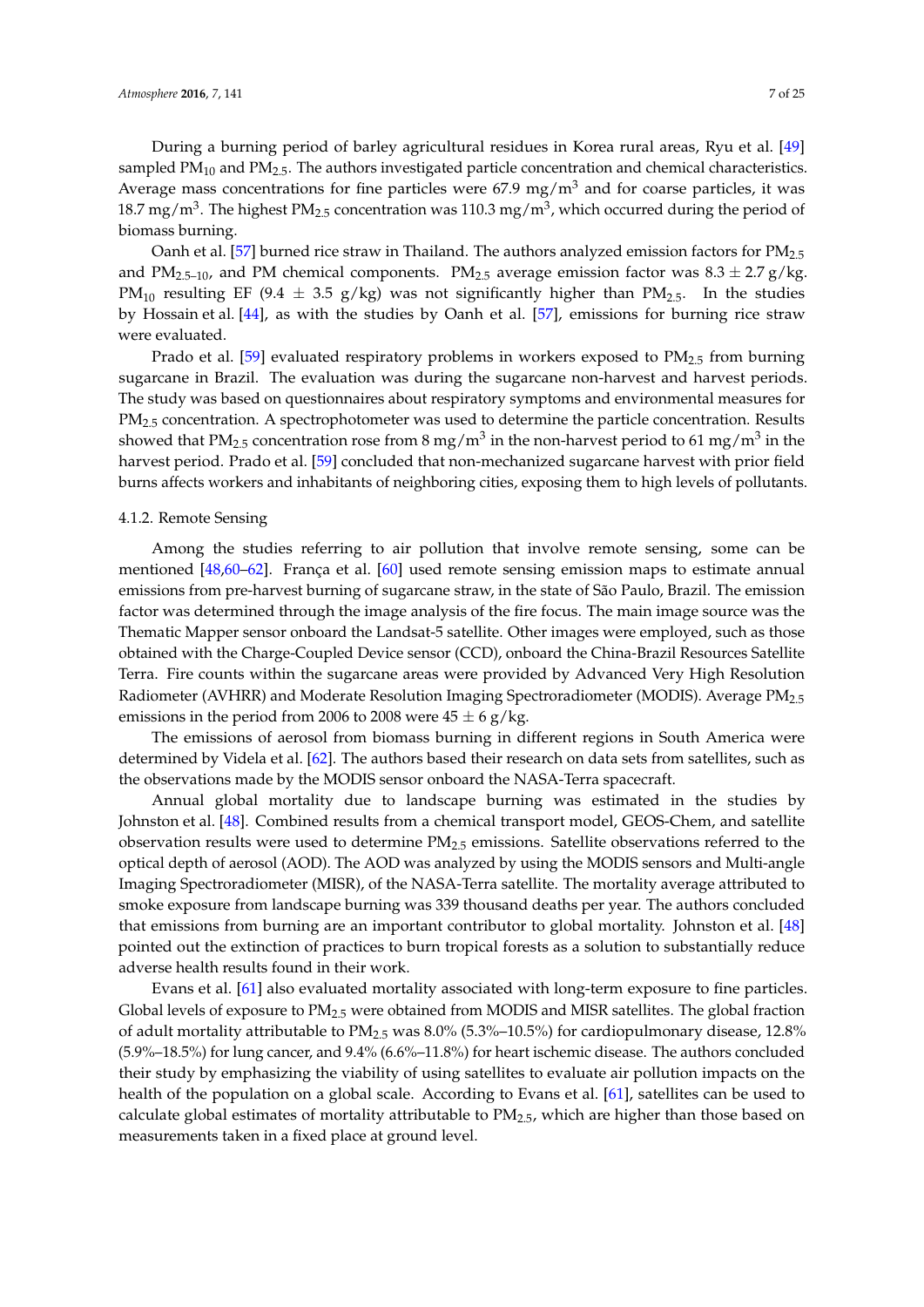## 4.1.3. Aircraft

Different types of biomass burned in the field and sampled by aircraft were studied [\[11,](#page-20-12)[52,](#page-22-16)[53\]](#page-22-17). EFs found for this type of burning are summarized on Table [5.](#page-7-0) Average EF for particles with diameter smaller than 2.8  $\mu$ m was 7.47  $\pm$  2.35 g/kg.

<span id="page-7-0"></span>**Table 5.** EF values found in the literature for burning of different types of biomass with aircraft sampling.

| Reference | Fuel                                          | <b>Size</b>      |       | EF PM $(g/kg)$ |      |
|-----------|-----------------------------------------------|------------------|-------|----------------|------|
| $[53]$    | Amazon biomass—free troposphere               | $PM_{2.8}$       | 8.60  | 士              |      |
| $[53]$    | Amazon biomass-boundary layer                 | $PM_{2.8}$       | 4.50  | 士              |      |
| $[53]$    | Amazon biomass-residual smoldering combustion | $PM_{2.8}$       | 9.20  | $\pm$          |      |
| [52]      | Tropical forest                               | PM <sub>25</sub> | 4.50  | $^{+}$         | 1.64 |
| [52]      | Crop residue and tropical forest              | $PM_{2.6}$       | 7.82  | $^{+}$         | 1.83 |
| $[52]$    | Savanna                                       | PM <sub>2</sub>  | 7.65  | 士              | 2.54 |
| $[52]$    | Pine-Oak forests                              | $PM_{2.8}$       | 11.33 | $^{+}$         | 4.13 |
| [52]      | Crop residue                                  | PM <sub>25</sub> | 6.19  | $^{+}$         | 2.36 |
| Average:  |                                               |                  | 7.47  | $\pm$          | 2.35 |

Yokelson et al. [\[52\]](#page-22-16) reported emission factors for gases and  $PM_{2.5}$  in the South of Mexico in March 2006. These measurements were done for six fires from harvesting residues, three fires in dry tropical forests, eight burns of savanna, one garbage burn, and seven Pine-Oak forest fires. The authors observed that the number of particles in this size range was 15% for MCE of 0.88, increasing to 60% for MCE of 0.98.

In Amazon fires, Guyon et al. [\[53\]](#page-22-17) used an equipped aircraft to analyze PM<sub>2.5</sub> and gas compounds. The authors observed that the number of particles generated by biomass combustion depends on fire conditions (combustion efficiency). The emission factor measured in the free troposphere was 8.6 g/kg and in the boundary layer was  $4.5$  g/kg. Considering the correction for residual smoldering combustion, which is not sampled by aircrafts, the emission factor in the boundary layer was  $9.2$  g/kg.

Wardoyo et al. [\[11\]](#page-20-12) also obtained particle size distribution using aircraft. Their data were collected in fires during the dry season in Australia (June and September 2003).

#### *4.2. Closed Environment Sampling*

Sampling of particulate matter in closed environments involved the burning of solid biomass in combustors, residences and the laboratory.

#### 4.2.1. Combustors

Biomass is primarily burned to generate energy. According to Estrellan and Iino [\[21\]](#page-21-15), wood combustion is a popular source of energy, mainly because of the need to reduce greenhouse gas emissions by fossil fuels.

The use of wood and other types of biomass as industrial fuel can be done with in natura biomass or compacted biomass in the form of pellets and briquettes.

Even though wood produces less emissions when compared to fossil fuels, it is still a large source of organic carbon emissions [\[21\]](#page-21-15).

### (a) Compacted Biomass

Tables [6](#page-8-0) and [7](#page-8-1) show emission factor found in the literature for compacted forest biomass and compacted agricultural and garden biomass in combustors.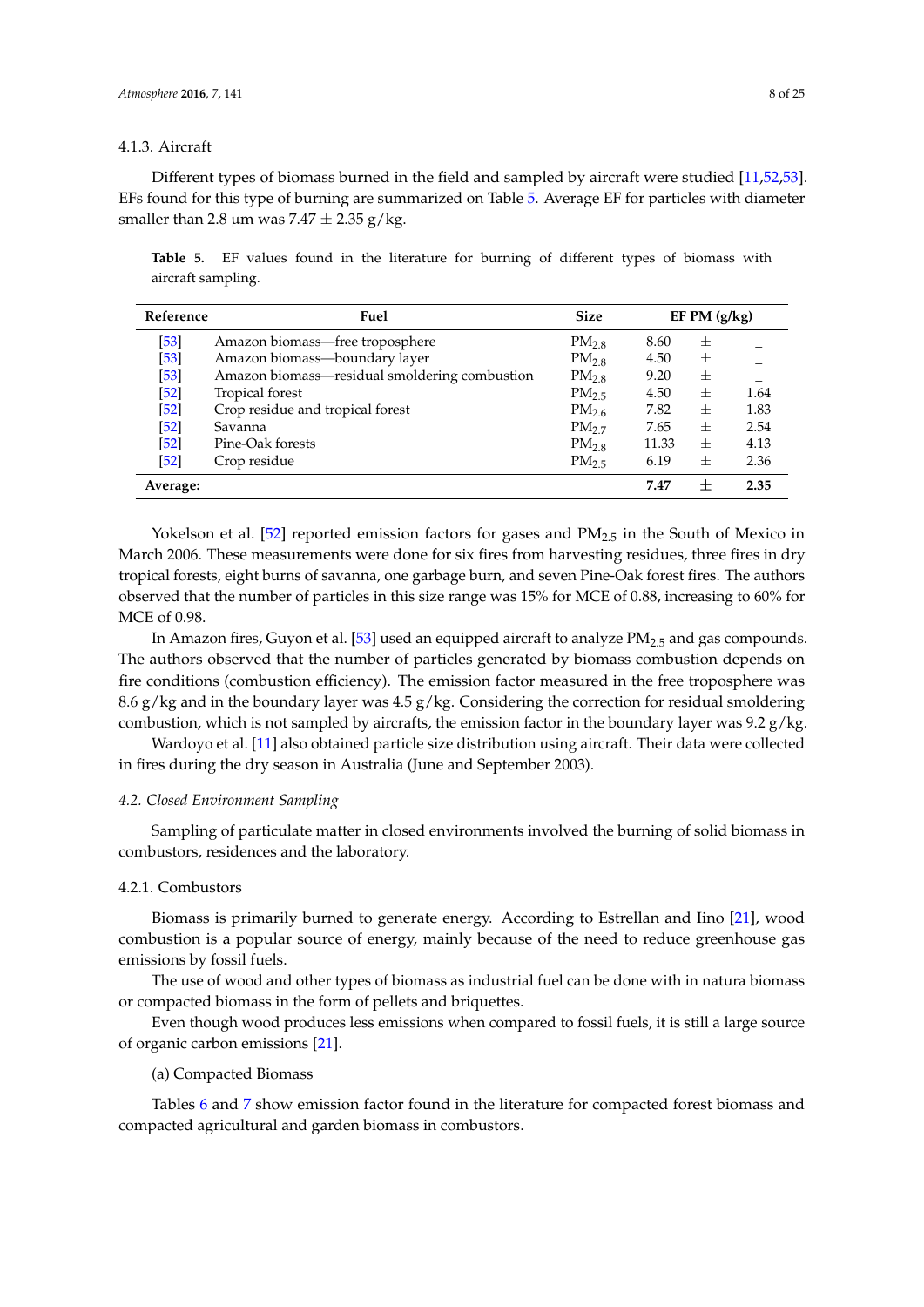| Reference         | Fuel                         | <b>Size</b>       |      | $EF$ PM $(g/kg)$ |      |
|-------------------|------------------------------|-------------------|------|------------------|------|
| [36]              | Wood—nominal load            | $PM_1$            | 0.28 | $^{+}$           | 0.04 |
| [36]              | Wood—partial load            | $PM_1$            | 0.43 | $^{+}$           | 0.04 |
| [36]              | Wood and kaolin-nominal load | $PM_1$            | 0.38 | $^{+}$           | 0.01 |
| Average:          |                              |                   | 0.36 | $^{+}$           | 0.08 |
| [63]              | Wood pellets—low load        | PM <sub>2.5</sub> | 0.23 | $^{+}$           | 0.08 |
| [63]              | Wood pellets-high load       | PM <sub>25</sub>  | 0.25 | $^{+}$           | 0.05 |
| Average:          |                              |                   | 0.24 | $^{+}$           | 0.02 |
| [36]              | Wood—nominal load            | $PM_{10}$         | 0.21 | $^{+}$           |      |
| [36]              | Wood—partial load            | $PM_{10}$         | 0.40 | $^{+}$           |      |
| $\left[36\right]$ | Wood and kaolin-nominal load | $PM_{10}$         | 0.37 | $^{+}$           |      |
| Average:          |                              |                   | 0.33 | $^+$             | 0.10 |

<span id="page-8-0"></span>**Table 6.** EF values found in the literature for burning of compacted forest biomass in combustors.

<span id="page-8-1"></span>**Table 7.** EF values found in the literature for burning compacted agriculture and garden biomass in combustors.

| Reference | Fuel                        | <b>Size</b>       |      | EF PM $(g/kg)$ |      |
|-----------|-----------------------------|-------------------|------|----------------|------|
| [36]      | Oat and kaolin—nominal load | PM <sub>1</sub>   | 0.29 | $^{+}$         |      |
| [36]      | Oat-nominal load            | $PM_1$            | 0.49 | $+$            | 0.04 |
| [36]      | Oat-partial load            | $PM_1$            | 0.65 | $\pm$          | 0.06 |
| [36]      | Oat and peat-nominal load   | PM <sub>1</sub>   | 0.97 | $^{+}$         | 0.11 |
| [36]      | Oat and peat-partial load   | $PM_1$            | 0.70 | $^{+}$         | 0.01 |
| [36]      | Rape seed-nominal load      | $PM_1$            | 0.32 | $\pm$          | 0.07 |
| $[36]$    | Rape seed bark-nominal load | $PM_1$            | 0.48 | 士              | 0.02 |
| Average:  |                             |                   | 0.56 | $\pm$          | 0.24 |
| [63]      | Grass pellets A—low load    | PM <sub>2.5</sub> | 0.54 | $^{+}$         | 0.06 |
| [63]      | Grass pellets B-low load    | PM <sub>2.5</sub> | 0.79 | 士              | 0.08 |
| [63]      | Grass pellets C-low load    | PM <sub>2.5</sub> | 0.53 | $^{+}$         | 0.03 |
| [63]      | Grass pellets D-low load    | PM <sub>2.5</sub> | 0.40 | $^{+}$         | 0.12 |
| [63]      | Grass pellets E-low load    | PM <sub>2.5</sub> | 0.41 | $^{+}$         | 0.08 |
| [63]      | Grass pellets A-high load   | PM <sub>2.5</sub> | 0.76 | $\pm$          | 0.05 |
| [63]      | Grass pellets B-high load   | PM <sub>2.5</sub> | 0.92 | $^{+}$         | 0.06 |
| [63]      | Grass pellets C-high load   | PM <sub>2.5</sub> | 0.61 | 士              | 0.06 |
| [63]      | Grass pellets D-high load   | $PM_{2.5}$        | 0.57 | 士              | 0.06 |
| [63]      | Grass pellets E-high load   | PM <sub>2.5</sub> | 0.54 | 士              | 0.06 |
| Average:  |                             |                   | 0.61 | $^{+}$         | 0.17 |
| [36]      | Oat and kaolin-nominal load | $PM_{10}$         | 0.72 | $^{+}$         |      |
| [36]      | Oat-nominal load            | $PM_{10}$         | 0.40 | 士              |      |
| [36]      | Oat-partial load            | $PM_{10}$         | 0.67 | 士              |      |
| [36]      | Oat and peat-nominal load   | $PM_{10}$         | 0.85 | 士              |      |
| [36]      | Oat and peat-partial load   | $PM_{10}$         | 0.72 | $+$            |      |
| $[36]$    | Rape seed-nominal load      | $PM_{10}$         | 0.27 | $\pm$          |      |
| Average:  |                             |                   | 0.61 | 士              | 0.22 |

Average EFs for burning compacted forest biomass in combustors were  $0.36 \pm 0.08$  g/kg,  $0.24 \pm 0.002$  g/kg, and  $0.33 \pm 0.10$  g/kg, respectively for PM<sub>1</sub>, PM<sub>2.5</sub> and PM<sub>10</sub>.

Burning compacted agricultural and garden biomass in combustors resulted in average emissions factors of  $0.56 \pm 0.24$  g/kg,  $0.61 \pm 0.17$  g/kg, and  $0.61 \pm 0.22$  g/kg, respectively for PM<sub>1</sub>, PM<sub>2.5</sub> and TSP, as seen on Table [7.](#page-8-1)

Chandrasekaran et al. [\[63\]](#page-23-9) burned five different types of grass and wood pellets in a boiler with an output capacity of 113,900 BTU/h. Emissions were evaluated for high and low load conditions.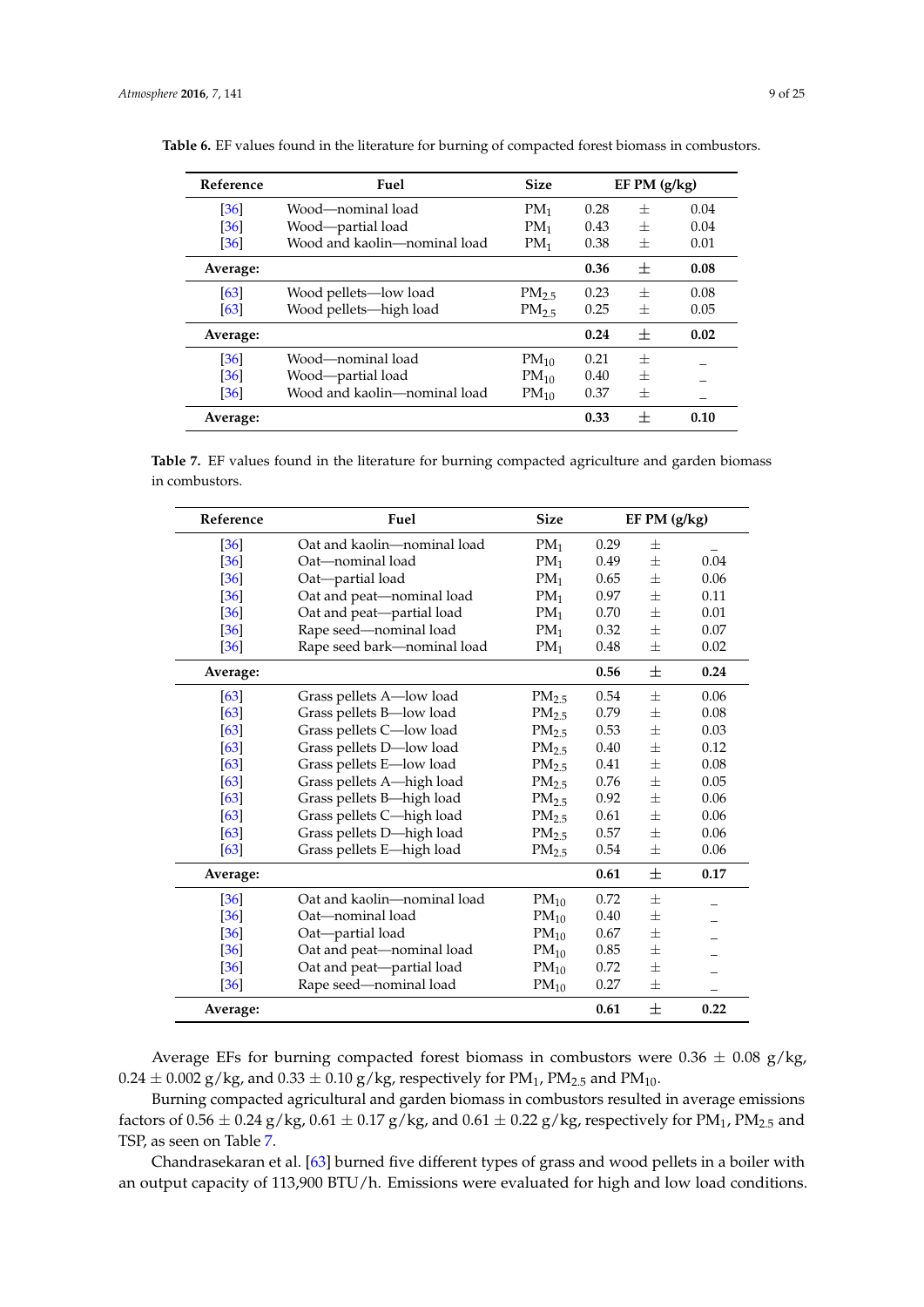These authors monitored emissions of  $PM_{10}$ ,  $PM_{2.5}$ ,  $NO_{x}$ ,  $SO_{2}$  and CO, and studied how the properties of fuel affected the emissions. Gas flow samples were collected after a dilution tunnel.  $PM_{10}$  emissions from combustion of grass pellets were higher than the emissions from wood pellets.

The influence of different types of biomass on emission of  $PM<sub>1</sub>$  and gases was evaluated by Tissari et al. [\[36\]](#page-22-1). Oat seeds, rape seeds, rape bark pellets, and wood pellets were the main fuels. Burning was carried out in a pellet burner (20 kW) and gas flow was diluted before sampling. PM<sub>1</sub> emissions from the cereal-based fuels did not significantly differ from emissions of wood fuels.

(b) Biomass in Natura

Physical and chemical particle properties  $(PM_1)$  generated by wood chip combustion were analyzed by Torvela et al. [\[64\]](#page-23-10). The fuel was burned in a biomass combustor with a nominal power of 40 kW. Before sampling, escape gas was diluted using porous diluting tubes and diluting ejectors in series.

Leskinen et al. [\[65\]](#page-23-11), as well as Torvela et al. [\[64\]](#page-23-10) evaluated the physical and chemical properties of PM<sub>1</sub>, and gas emissions. Leskinen et al. [\[65\]](#page-23-11) evaluated combustion of wood chips in different burning conditions (efficient, intermediate and smoldering). Gas flow was diluted before PM<sub>1</sub> sampling in order to reduce particle concentration to a measurable level and produce enough sample flow rate in the measuring instruments. The authors measured concentrations of particles in number, distributions of size in number and aerodynamic size.

## 4.2.2. Residences

(a) Compacted Biomass

<span id="page-9-0"></span>Tables [8](#page-9-0) and [9](#page-9-1) present EF values found in the literature for residential burning of compacted forest biomass and residential burning of compacted agricultural and garden biomass, respectively.

| Reference         | Fuel                             | <b>Size</b>       |       | $EF$ PM $(g/kg)$ |      |
|-------------------|----------------------------------|-------------------|-------|------------------|------|
| [66]              | Briquettes—fireplace             | PM <sub>25</sub>  | 15.30 | $^{+}$           |      |
| [66]              | Briquettes—woodstove             | PM <sub>2.5</sub> | 4.20  | $^{+}$           |      |
| $\lceil 1 \rceil$ | Briquettes and pellets-woodstove | PM <sub>25</sub>  | 7.10  | $^{+}$           | 4.80 |
| $\lceil 1 \rceil$ | Briquettes and pellets-fireplace | PM <sub>2.5</sub> | 12.00 | $^{+}$           | 1.70 |
| [31]              | Charcoal briquette               | PM <sub>2.5</sub> | 0.20  | $^{+}$           | 0.10 |
| Average:          |                                  |                   | 7.76  | 士                | 6.02 |
| [41]              | Pine wood pellet—mode I          | $PM_{10}$         | 0.49  | $^{+}$           | 0.13 |
| [41]              | Pine wood pellet-mode II         | $PM_{10}$         | 1.85  | $^{+}$           | 0.79 |
| Average:          |                                  |                   | 1.17  | $^{+}$           | 0.96 |
| $[32]$            | Wood pellets-stove               | <b>TSP</b>        | 1.91  | $^{+}$           |      |
| [32]              | Wood pellets-boiler              | <b>TSP</b>        | 1.07  | $^{+}$           |      |
| Average:          |                                  |                   | 1.49  | $^{+}$           | 0.60 |

**Table 8.** EF values found in the literature for residential burning of compacted forest biomass.

<span id="page-9-1"></span>**Table 9.** EF values found in the literature for residential burning of compacted agriculture and garden biomass.

| Reference | Fuel                                | <b>Size</b> |      | EF PM $(g/kg)$ |      |
|-----------|-------------------------------------|-------------|------|----------------|------|
| [46]      | Biofuel briquette—improve stove     | <b>TSP</b>  | 3.20 | $^+$           | 0.90 |
| [46]      | Biofuel briquette-traditional stove | <b>TSP</b>  | 4.80 | $^+$           | 1.40 |
| [41]      | Corn straw pellet-mode I            | TSP         | 2.41 | $^{+}$         | 1.32 |
| [41]      | Corn straw pellet-mode II           | <b>TSP</b>  | 2.85 | $\mathrm{+}$   | 1.18 |
| Average:  |                                     |             | 3.32 |                | 0.22 |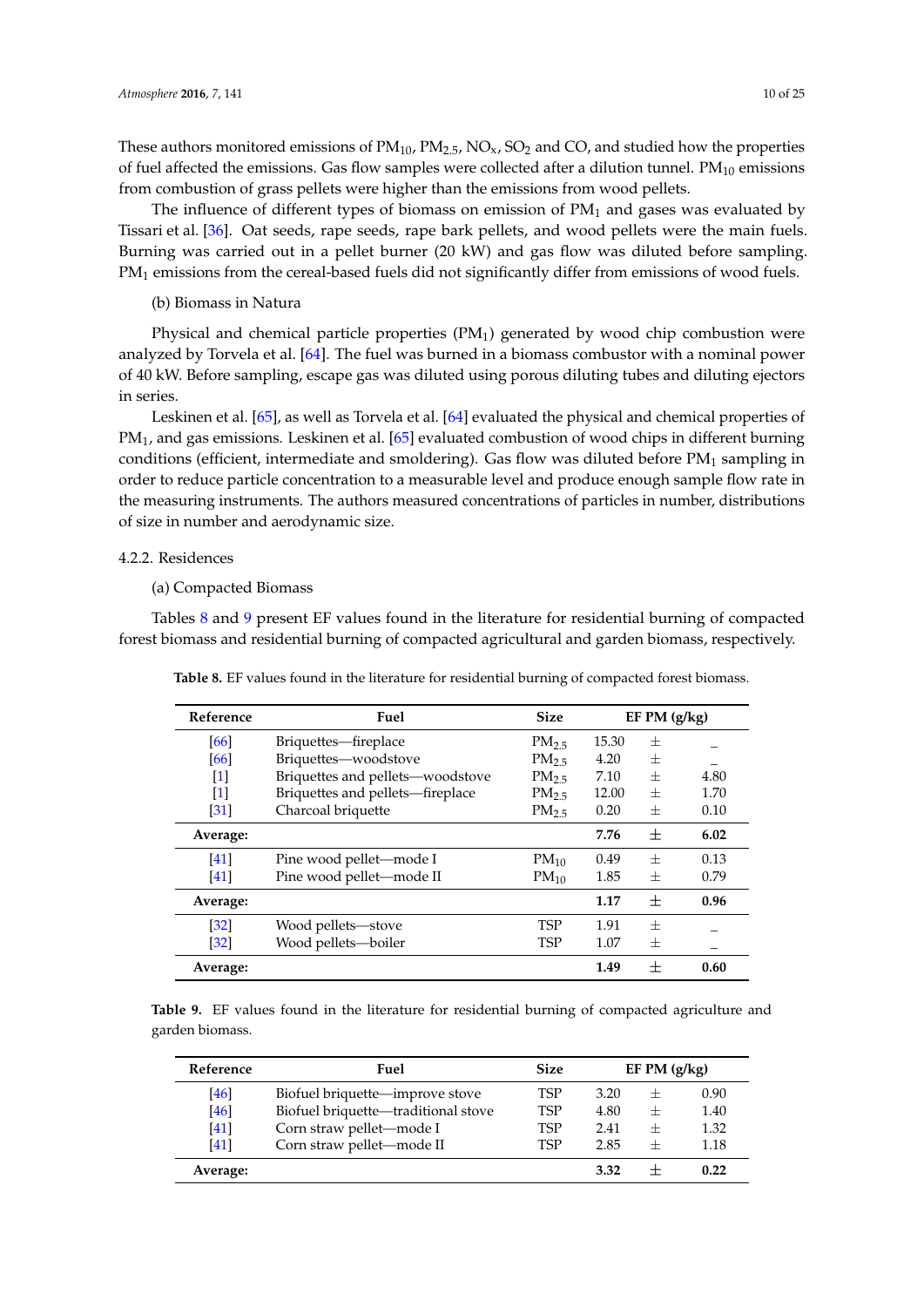Average emission factor for TSP in residential burning of compacted agricultural and garden biomass was  $3.32 \pm 0.22$  g/kg.

PM EF was lower for pellet burning than for non-compacted fuel burning [\[41\]](#page-22-5). Another study reported that PM emission factor was significantly higher in briquette combustion than with fuel wood (raw) [\[46\]](#page-22-9). However, the authors have reported that the briquettes were produced with pine powder and cow dung binder, which lead to higher emissions and justify this result.

PM EF have been studied in different residential burners, including fireplaces [\[1,](#page-20-0)[32,](#page-21-16)[66,](#page-23-12)[67\]](#page-23-13), pellet stoves [\[32](#page-21-16)[,68\]](#page-23-14) and woodstoves [\[1,](#page-20-0)[32,](#page-21-16)[41,](#page-22-5)[46,](#page-22-9)[66](#page-23-12)[–68\]](#page-23-14). Emission factors for fine particles from burning in woodstoves seem to be inferior to those in the fireplace [\[32,](#page-21-16)[67\]](#page-23-13), but higher than an automatic pellets appliance stove [\[32\]](#page-21-16).

Emissions from burning native wood, in European countries, were investigated in the studies by Kistler et al. [\[68\]](#page-23-14). Burning took place in a manual feed woodstove (8 kW) and in a pellet stove (9 kW). The fuel studied included wood from deciduous and coniferous species; briquettes from deciduous wood species; pellets from coniferous species; and garden biomass. Particle matter  $(PM_{10})$ was collected in quartz fiber filters, pre and after dilution of escape gases, during all of the combustion time. Results were discussed regarding emission rate in mg/MJ. Emission factors ranged from 16 to 32 mg/MJ for compacted wood.

Four manually fed wood burners (open fireplace, closed fireplace, traditional stove and advanced stove) and two automatic pellets burners (pellet stove and pellet boiler) were used in the experiments by Ozgen et al. [\[32\]](#page-21-16). In these experiments, emission factors were determined for gases and particulate matter emitted by burning of European fuels. Five types of wood were used to feed manual devices and two pellet types (low and high quality) were employed for tests done in the boiler and automatic stove. Total PM emissions were measured after dilution of combustion gases, using 47 mm diameter filters. The authors did not observe higher difference between the different types of wood.

Seven tree species grown in Portugal and briquettes from forest residues were burned in the experiments by Alves et al. [\[66\]](#page-23-12). Burning took place in a fireplace and woodstove to determine  $PM_{2.5}$ emission factor and aerosol chemical composition. Gonçalves et al. [\[67\]](#page-23-13) also evaluated emissions in Portuguese biomass. The authors determined emission factors, carbon contents and quantified organic compounds from fine particles. The experiments had the objective of evaluating the effects of different burning devices (woodstove vs. fireplace), and burning temperature on emissions (cold and hot ignition). The wood was burned in natura and compacted in the form of briquettes. Collection of  $PM_{2.5}$ was carried out in a dilution tunnel. Emission factors for  $PM_{2.5}$  in woodstove were in the range of 5.62–25.8 g/kg for cold ignition and 1.66–16.0 g/kg for in hot ignition. EFs for fireplace were between 8.11 and 29.0  $g/kg$ , in cold ignition, and between 0.84 and 21.7  $g/kg$ , in hot ignition. The authors concluded that emissions of  $PM_{2.5}$  were higher in the cold ignition experiments. In order to create a national emission inventory from wood combustion in fireplaces and woodstoves, Gonçalves et al. [\[1\]](#page-20-0) gathered data from a series of burning tests carried out with seven species of Portuguese wood. The inventory included  $PM<sub>2.5</sub>$ , organic and elementary carbon, and other compounds. Estimated  $PM<sub>2.5</sub>$ emissions in Portugal were 10.96 kt/year for wood combustion. This value represented 30% of the global estimate of 36.30 kt/year.

Shen et al. [\[41\]](#page-22-5) burned pellets of pine wood and corn straw in a pellet burner. The authors also burned raw pine wood and raw corn straw in a traditional stove. The authors determined EF for CO, organic carbon, elementary carbon, PM, and PAH. Combustion gases were diluted and then sampled in triplicate. Average PM EF collected in 25 mm diameter filters was  $71.0 \pm 54.0$  mg/MJ, for pine wood pellets, and  $188 \pm 87$  mg/MJ, for corn straw pellets.

Njenga et al. [\[31\]](#page-21-13) evaluated the potential use of briquettes obtained from recycled vegetal coal powder, as residential fuel in Kenya. The objective of the study was to quantify benefits from using this type of briquette on the reduction of Greenhouse Gases (GHG) emissions. Emissions of GHG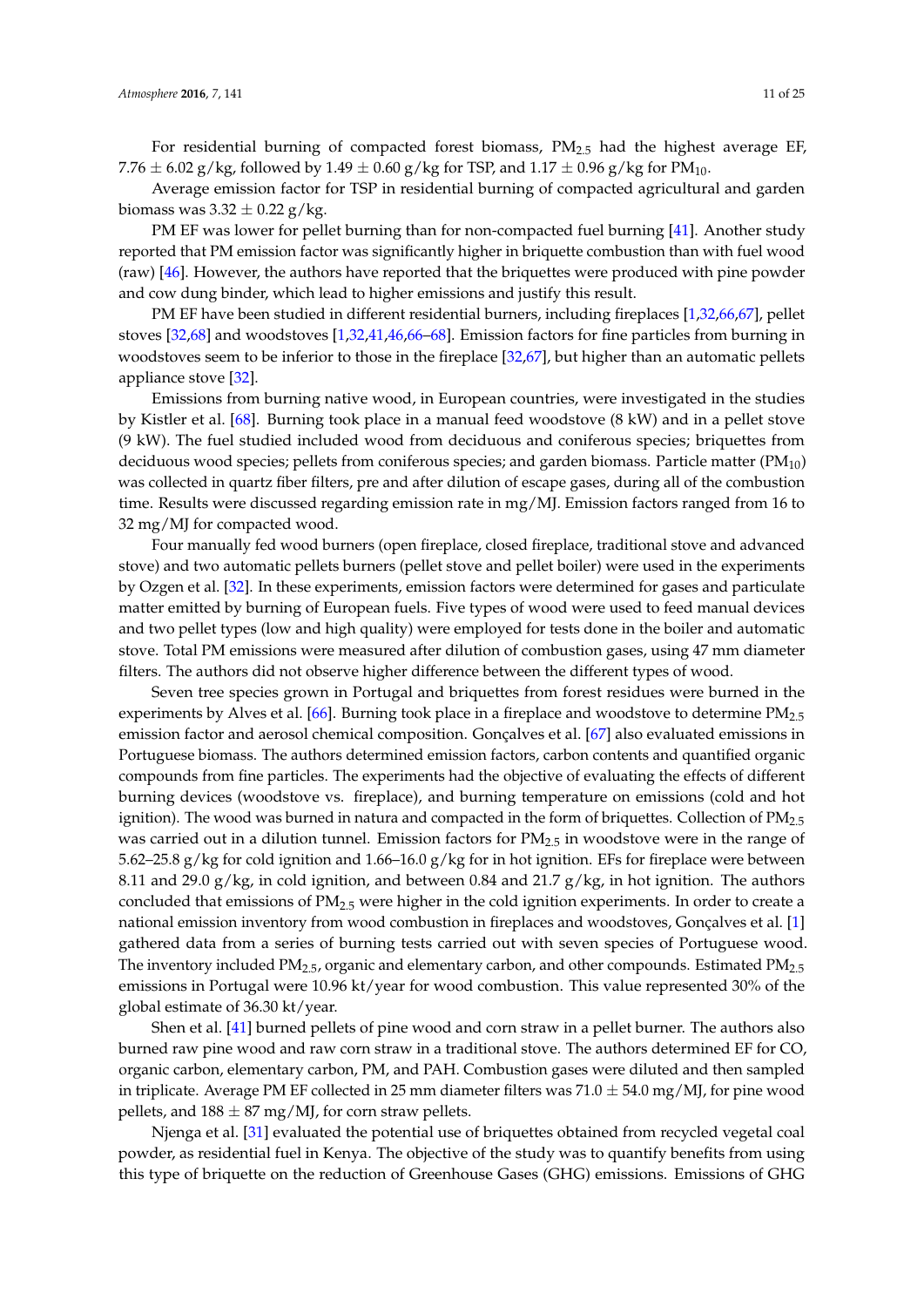were quantified by using the Life Cycle Assessment methodology. Emission factors of  $PM_{2.5}$  were determined from biomass burning in stoves that use charcoal briquettes, charcoal and kerosene. The authors concluded that the briquette produced from charcoal powder has potential to reduce Greenhouse Gases, since it produces low emissions [\[31\]](#page-21-13).

Emission factors for carbon monoxide and aerosols, from burning of wood, dung cake and biofuel briquettes, were reported in the studies by Venkataraman and Rao [\[46\]](#page-22-9). The different types of biomass were burned in traditional stoves and improved stoves used in India.

(b) Biomass in Natura

In residential burning of forest biomass in natura (Table [10\)](#page-12-0), the emission factor was higher for  $PM_{2.5}$  (10.50  $\pm$  5.47 g/kg), as occurred at field experiments of this material. The average emission factors were 3.95  $\pm$  4.02, 1.85  $\pm$  0.22 and 0.38  $\pm$  0.23 g/kg, respectively for TSP, PM<sub>10</sub> and PM<sub>1</sub>.

| Reference | Fuel                                            | <b>Size</b>       |       | EF PM (g/kg) |                          |
|-----------|-------------------------------------------------|-------------------|-------|--------------|--------------------------|
| $[27]$    | Birch wood—normal combustion                    | $PM_1$            | 0.54  | 土            |                          |
| $[27]$    | Birch wood-smoldering combustion                | $PM_1$            | 0.22  | 士            |                          |
| Average:  |                                                 |                   | 0.38  | 士            | 0.23                     |
| [66]      | Maritime pine                                   | PM <sub>2.5</sub> | 14.20 | 士            |                          |
| [66]      | Eucalyptus-fireplace                            | PM <sub>2.5</sub> | 20.20 | $\pm$        |                          |
| [66]      | Cork oak-fireplace                              | PM <sub>2.5</sub> | 13.40 | $\pm$        |                          |
| [66]      | Golden wattle-fireplace                         | PM <sub>2.5</sub> | 10.00 | 士            | $\overline{a}$           |
| [66]      | Olive-fireplace                                 | PM <sub>2.5</sub> | 9.90  | 士            |                          |
| [66]      | Portuguese oak—fireplace                        | PM <sub>2.5</sub> | 19.10 | $\pm$        |                          |
| [66]      | Holm oak-fireplace                              | PM <sub>2.5</sub> | 16.00 | 士            |                          |
| [66]      | Maritime pine-woodstove                         | PM <sub>2.5</sub> | 16.30 | $\pm$        |                          |
| [66]      | Eucalyptus-woodstove                            | PM <sub>2.5</sub> | 6.70  | 士            | $\overline{a}$           |
| [66]      | Cork oak—woodstove                              | PM <sub>2.5</sub> | 15.10 | $\pm$        |                          |
| [66]      | Golden wattle-woodstove                         | PM <sub>2.5</sub> | 11.70 | $\pm$        |                          |
| [66]      | Olive-woodstove                                 | PM <sub>2.5</sub> | 6.20  | $\pm$        |                          |
| [66]      | Portuguese oak-woodstove                        | PM <sub>2.5</sub> | 9.80  | 士            | $\overline{\phantom{0}}$ |
| $[66]$    | Holm oak—woodstove                              | PM <sub>2.5</sub> | 10.20 | 士            |                          |
| $[1]$     | Maritime pine-woodstove                         | PM <sub>2.5</sub> | 5.20  | $\pm$        | 4.30                     |
| $[1]$     | Golden wattle-woodstove                         | PM <sub>2.5</sub> | 7.90  | $\pm$        | 4.30                     |
| $[1]$     | Holm oak-woodstove                              | PM <sub>2.5</sub> | 5.80  | 土            | 3.90                     |
| $[1]$     | Eucalyptus-woodstove                            | PM <sub>2.5</sub> | 10.00 | $\pm$        | 6.70                     |
| $[1]$     | Cork oak—woodstove                              | PM <sub>2.5</sub> | 8.30  | $\pm$        | 6.10                     |
| $[1]$     | Olive—woodstove                                 | PM <sub>2.5</sub> | 8.70  | $\pm$        | 4.50                     |
| $[1]$     | Portuguese oak-woodstove                        | PM <sub>2.5</sub> | 13.00 | 土            | 8.30                     |
| $[1]$     | Maritime pine-fireplace                         | PM <sub>2.5</sub> | 6.90  | $\pm$        | 3.60                     |
| $[1]$     | Golden wattle-fireplace                         | PM <sub>2.5</sub> | 7.80  | $\pm$        | 6.20                     |
| $[1]$     | Holm oak-fireplace                              | PM <sub>2.5</sub> | 13.00 | $\pm$        | 8.30                     |
| $[1]$     | Eucalyptus-fireplace                            | PM <sub>2.5</sub> | 12.00 | 士            | 7.60                     |
| $[1]$     | Cork oak-fireplace                              | PM <sub>2.5</sub> | 21.00 | 士            | 10.00                    |
| $[1]$     | Olive-fireplace                                 | PM <sub>2.5</sub> | 18.00 | $\pm$        | 10.00                    |
| $[1]$     | Portuguese oak-fireplace                        | PM <sub>2.5</sub> | 14.00 | $\pm$        | 9.70                     |
| $[31]$    | Charcoal                                        | PM <sub>2.8</sub> | 0.90  | 士            | 0.70                     |
| $[31]$    | Charcoal briquette                              | PM <sub>2.8</sub> | 0.20  | 士            | 0.10                     |
| $[58]$    | Fuel wood log                                   | PM <sub>2.8</sub> | 1.80  | $\pm$        | 1.30                     |
| $[58]$    | Brushwood/branch                                | PM <sub>2.8</sub> | 2.60  | 士            | 0.65                     |
| Average:  |                                                 |                   | 10.50 | $\pm$        | 5.47                     |
| [69]      | Red oak an Eastern Hem-lock                     | PM > 4            | 4.00  | $\pm$        |                          |
| $[41]$    | Raw pine wood                                   | $PM_{10}$         | 1.59  | 士            | 0.32                     |
| $[45]$    | Populus tomentosa Carr. and Paulownia tomentosa | $PM_{10}$         | 2.10  | 士            | 0.63                     |

**Table 10.** EF values found in the literature for residential burning of forest biomass in natura.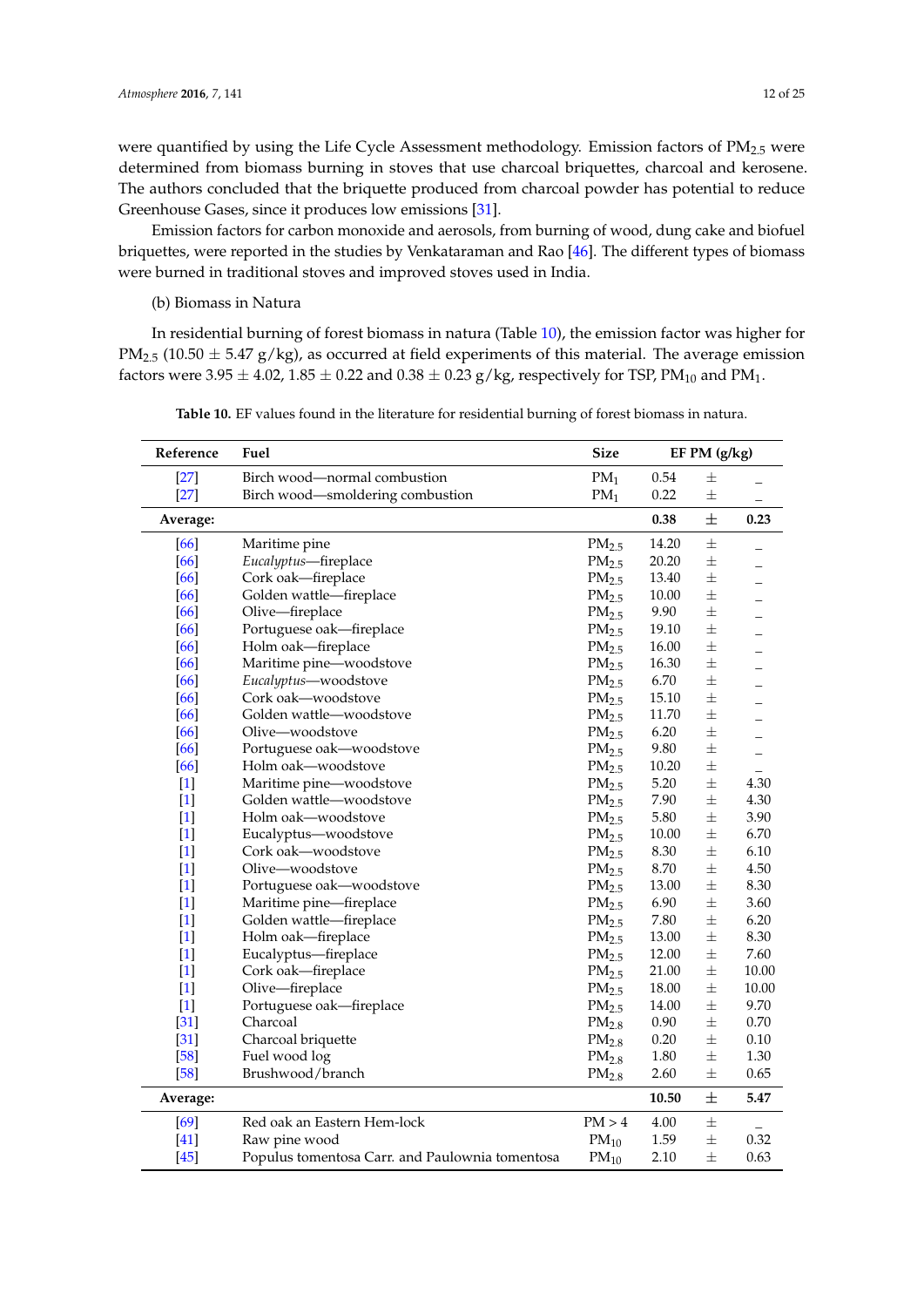<span id="page-12-0"></span>

| Reference         | Fuel                           | <b>Size</b> | $EF$ PM $(g/kg)$ |                 |      |
|-------------------|--------------------------------|-------------|------------------|-----------------|------|
| Average:          |                                |             | 1.85             | 士               | 0.22 |
| $[70]$            | Eastern white pine and Red oak | <b>TSP</b>  | 12.81            | 士               |      |
| [46]              | Wood-improve metal stove       | <b>TSP</b>  | 1.20             | $^{+}$          | 0.80 |
| [46]              | Wood-improve fired-clay stove  | <b>TSP</b>  | 1.10             | $^{+}$          | 0.20 |
| [46]              | Wood—traditional mud stove     | <b>TSP</b>  | 2.80             | $^{+}$          | 0.50 |
| [46]              | Wood—improve fired-clay stove  | <b>TSP</b>  | 0.90             | 士               | 0.30 |
| $[32]$            | Wood-open fireplace            | <b>TSP</b>  | 8.42             | 士               |      |
| $\left[32\right]$ | Wood-closed fireplace          | <b>TSP</b>  | 3.01             | $^{+}$          |      |
| $[32]$            | Wood—traditional stove         | <b>TSP</b>  | 2.93             | 士               |      |
| $\left[32\right]$ | Wood—advanced stove            | <b>TSP</b>  | 2.35             | 士               |      |
| Average:          |                                |             | 3.95             | $^{\mathrm{+}}$ | 4.02 |

| Table 10. Cont. |  |
|-----------------|--|
|-----------------|--|

Table [11](#page-12-1) shows the EF of residential burning of agricultural and garden biomass in natura. The average emission factors were 4.24  $\pm$  0.57 g/kg and 8.03  $\pm$  3.57 g/kg, for PM<sub>10</sub> and TSP, respectively.

<span id="page-12-1"></span>**Table 11.** EF values found in the literature for residential burning of agricultural and garden biomass in natura.

| Reference | Fuel                        | <b>Size</b> | EF PM (g/kg) |        |      |
|-----------|-----------------------------|-------------|--------------|--------|------|
| [41]      | Raw corn straw              | $PM_{10}$   | 4.65<br>士    |        | 0.06 |
| [71]      | Corn straw                  | $PM_{10}$   | 3.84         | 士      | 1.02 |
| Average:  |                             |             | 4.24         | $^{+}$ | 0.57 |
| [72]      | Wheat straw—1 year stove    | TSP         | 9.80         | $^{+}$ | 4.70 |
| [72]      | Rape straw-1 year stove     | <b>TSP</b>  | 3.70         | $^{+}$ | 3.00 |
| $[72]$    | Rice straw—1 year stove     | <b>TSP</b>  | 5.20         | $^{+}$ | 2.90 |
| [72]      | Cotton straw-1 year stove   | <b>TSP</b>  | 5.70         | $^{+}$ | 4.60 |
| $[72]$    | Wheat straw-15 years stove  | <b>TSP</b>  | 17.00        | $^{+}$ | 7.00 |
| $[72]$    | Rape straw-15 years stove   | <b>TSP</b>  | 13.00        | $^{+}$ | 5.00 |
| [72]      | Rice straw-15 years stove   | <b>TSP</b>  | 8.20         | $^{+}$ | 2.80 |
| $[72]$    | Cotton straw-15 years stove | <b>TSP</b>  | 10.00<br>士   |        | 4.0  |
| Average:  |                             |             | 8.03         | $\pm$  | 3.57 |

Residential burning of biomass is not well established, from the point of view of emissions [\[27\]](#page-21-6). Sutar et al. [\[25\]](#page-21-17) reported that the during biomass combustion, there is drying and heating of the

fuel, pyrolysis and the emission of volatiles and char formation. Volatiles combustion is in the flaming phase, and char combustion in the smoldering phase. Generally, there are higher emissions during smoldering combustion, where there is a lack of air for complete combustion [\[27](#page-21-6)[,65\]](#page-23-11).

Eastern white pine and red oak were burned in a woodstove, in experiments by Butcher and Sorenson [\[70\]](#page-23-16). The authors determined the emission factor of total particles in a series of experimental conditions. Emission factors varied from 1.27 to 24.35  $g/kg$ .

Butcher and Ellenbecker [\[69\]](#page-23-15) evaluated emissions of particles larger than  $4 \mu m$  during combustion of red oak and eastern hemlock trees in residential heaters. The authors found emission factors varying from 1.6 to  $6.4$  g/kg.

Hossain et al. [\[44\]](#page-22-7) studied size distribution in number of ultrafine particles and their volatility during the burning of oak (hardwood), pine (softwood), and rice straw. The biomass was burned in a commercial stove. Flame and smoldering combustion phases were analyzed. Rice straw was also burned outside in open air. The chimney was connected to a dilution tunnel.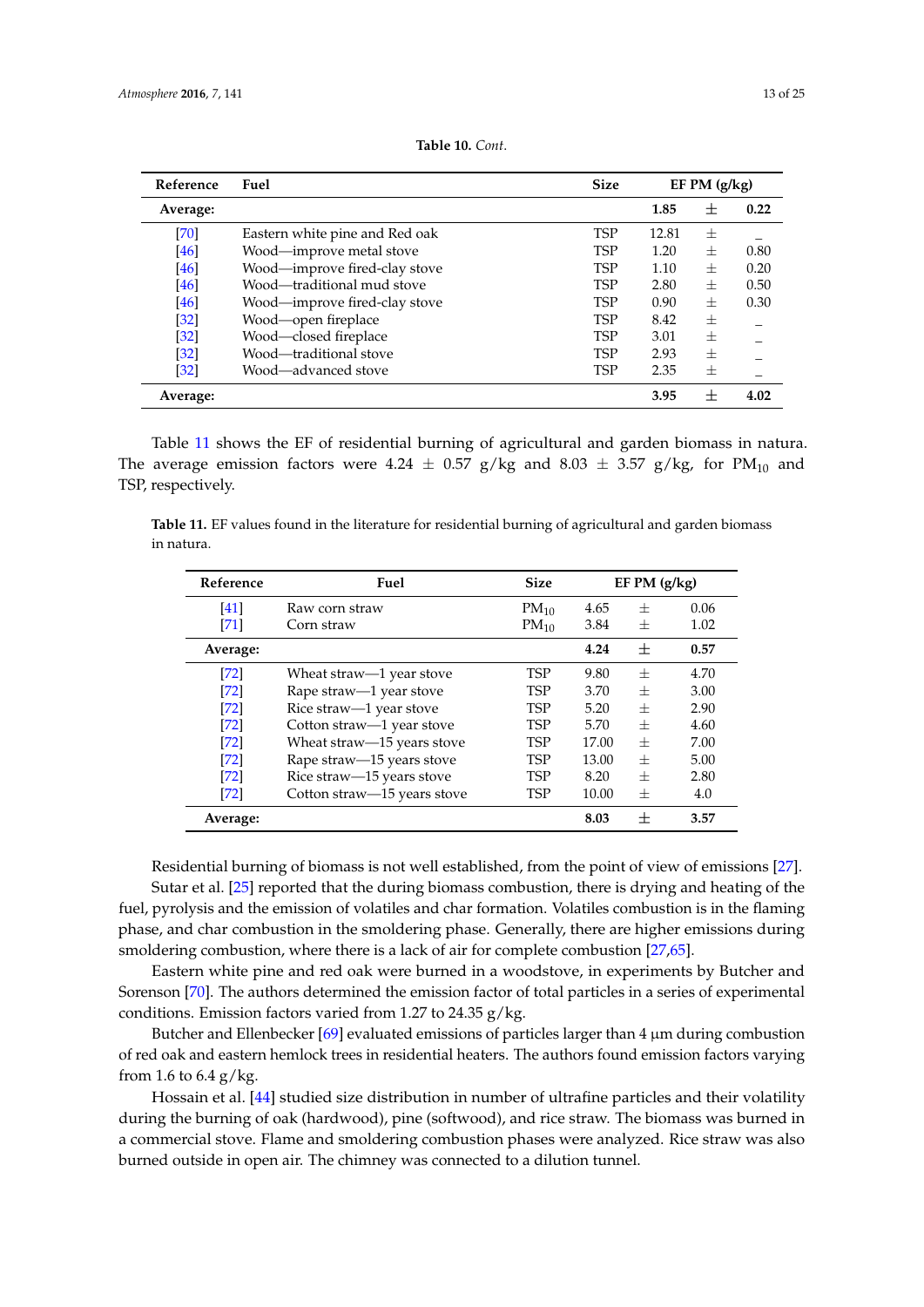In the studies by Schmidl et al. [\[73\]](#page-24-1), four species of hardwood and softwood briquettes were burned in a heating stove. PM samples with diameter higher than 10 µm were collected and analyzed to obtain the aerosol chemical profile. Upon leaving the chimney, air samples were diluted and then conducted through a single stage impactor, which retains PM with diameters higher than 10  $\mu$ m.

Effect of moisture, fuel charge size, air ventilation and feeding rate on EF and PM size distribution were evaluated in the studies done by Shen et al. [\[45\]](#page-22-8). The authors used wood as fuel. Burning experiments were done in a woodstove.

Tissari et al. [\[27\]](#page-21-6) conducted their burning experiments in a conventional masonry heater. Birch wood was used as a fuel in this heater. The authors evaluated gas and particle emissions in normal and smoldering combustion. Before measurements, air flow from the sample was diluted in a dilution tunnel. Emissions of particles in number and size distribution in number and mass were measured in real time. The authors verified that in the smoldering combustion,  $PM<sub>1</sub>$  emissions were six times higher than in normal combustion.

Straw from four types of crop was burned in the experiments by Wei et al. [\[72\]](#page-24-0). Burning took place in stoves with similar structures but with different ages. The authors determined the EFs for PM, OC, EC and PAH. Their goal was to analyze the influence of stove age and type of fuel on the emission of pollutant compounds. PM samples were collected in a Chinese residential kitchen. The authors observed that PM emission factor did not vary in a significant manner among the four types of fuel analyzed. However, PM EF was significantly affected by the stove's age. EF for carbon particles in the 15-year-old stove was approximately 2.5 times higher than in the one-year-old stove. For the authors, the increase in the EF for particles of carbon in older stoves occurs by degradation. Wei et al. [\[72\]](#page-24-0) emphasized that the stove age makes emission variations more complex, and this needs to be considered when estimating future emissions.

<span id="page-13-0"></span>EF values were also found in the literature for residential burning of dung (Table [12\)](#page-13-0). Residential burning resulted in an EF for TSP of  $4.45 \pm 0.42$  g/kg.

| Reference | Fuel                                      |     |      | EF PM $(g/kg)$ |      |
|-----------|-------------------------------------------|-----|------|----------------|------|
| [46]      | Dung cake—improve metal stove             | TSP | 4.90 | $^+$           | 1.60 |
| [46]      | Dung cake-improve fired-clay stove<br>TSP |     | 4.40 | $^{+}$         | 0.60 |
| [46]      | Dung cake-traditional mud stove           |     | 4.60 | $^{+}$         | 0.60 |
| [46]      | Dung cake—improve fired-clay stove<br>TSP |     | 3.90 | $^{+}$         | 0.90 |
| Average:  |                                           |     | 4.45 |                | 0.42 |

**Table 12.** EF values found in the literature for residential burning of dung in natura.

In the literature, PM emission factors were significantly higher for raw dung cake [\[6](#page-20-4)[,28](#page-21-7)[,46\]](#page-22-9) and dung briquette combustion [\[46\]](#page-22-9) than for other fuels.

## 4.2.3. Laboratory

## (a) Compacted Biomass

Brassard et al. [\[34\]](#page-21-11) studied the burning of compacted biomass in laboratory. In their experiments, biomass includes two dedicated energy crops in the form of pellets, switchgrass and fast-growing willow, and one waste from animal production, the dried solid fraction of pig dung. They also burned wood pellets. Biomass was burned in small scale burners in the laboratory (17.58 kW). Emissions of particles were expressed in mg/m<sup>3</sup>. According to the authors, PM emissions were significantly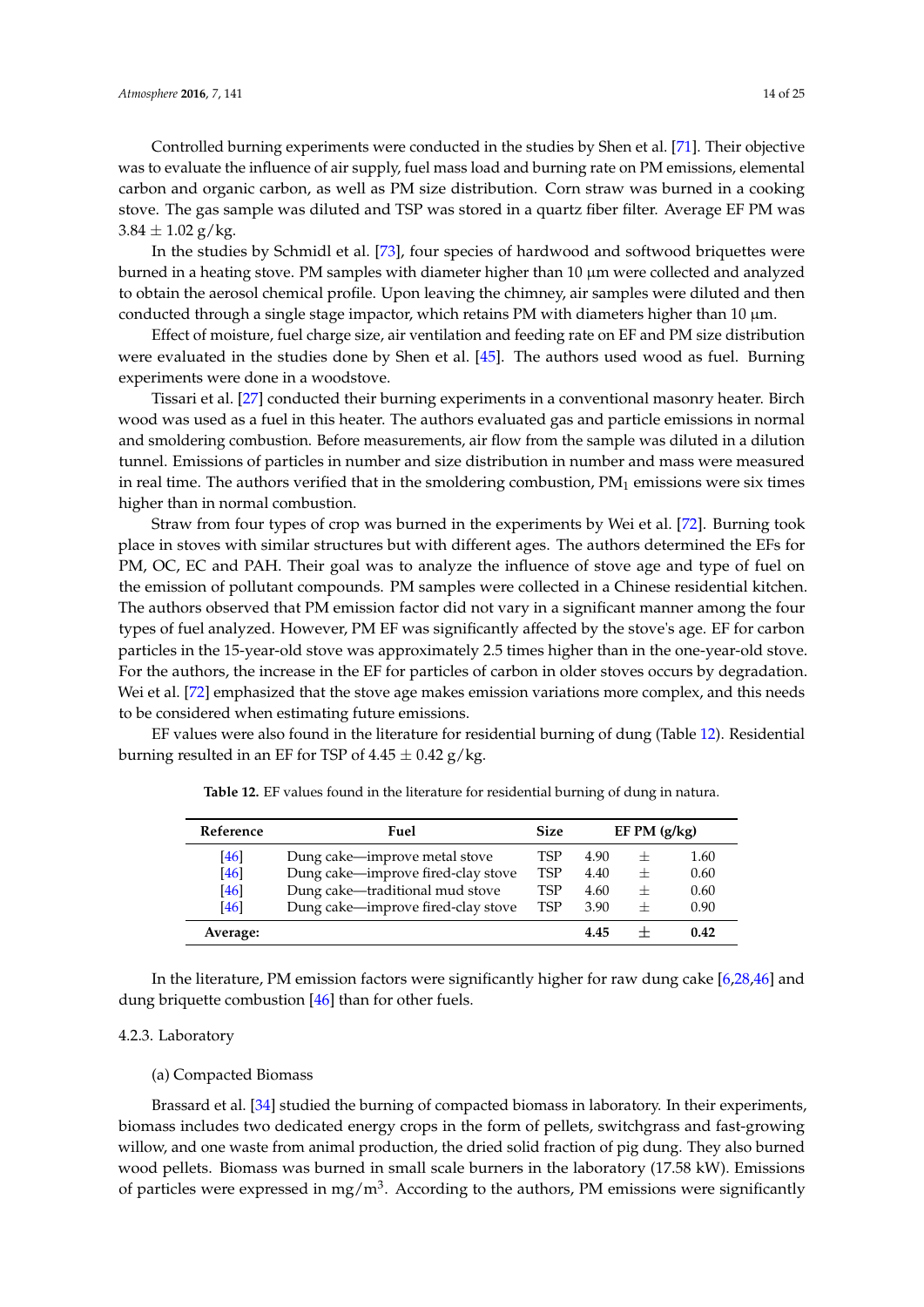higher for agricultural biomass than for forest biomass. In addition, PM emissions for pig manure (141 mg/m $^3$ ) were higher than for wood (37 mg/m $^3$ ), switch grass (39 mg/m $^3$ ) and willow (63 mg/m $^3$ ).

# (b) Biomass in Natura

EF values for forest biomass burning in the laboratory were shown on Table [13.](#page-15-0) Particles with diameter smaller than 2.5 µm had a more elevated EF than TSP. EF for  $PM_{2.5}$  was  $18.15 \pm 14.36$  g/kg, while EF for TSP was  $3.93 \pm 1.53$  g/kg. A high variation in the EF for PM<sub>2.5</sub> was observed for laboratory burning of forest biomass in natura. Tissari et al. [\[27\]](#page-21-6) also observed a high variation in the EF for PM during combustion of this biomass. According to the authors, forest biomass has been shown to vary widely and emissions from combustion depend on many factors such as type of burners and species of fuel wood. For Saidur et al. [\[74\]](#page-24-2), biomass is a sources of energy with very specific properties.

|  |  |  | Table 13. EF values found in the literature for laboratory burning of forest biomass in natura. |  |  |  |  |  |  |  |  |
|--|--|--|-------------------------------------------------------------------------------------------------|--|--|--|--|--|--|--|--|
|--|--|--|-------------------------------------------------------------------------------------------------|--|--|--|--|--|--|--|--|

| Reference | Fuel                      | <b>Size</b>       | EF PM (g/kg) |       |                          |
|-----------|---------------------------|-------------------|--------------|-------|--------------------------|
| $[50]$    | Artocarpus altilus        | PM <sub>2.5</sub> | 16.10        | 士     |                          |
| $[50]$    | Calliandra haematocephala | PM <sub>2.5</sub> | 7.50         | $\pm$ |                          |
| [50]      | Theobroma cacao           | PM <sub>2.5</sub> | 2.22         | $\pm$ |                          |
| [50]      | Dambo                     | $PM_{2.5}$        | 11.40        | 士     |                          |
| [50]      | Davidson pruriens         | PM <sub>2.5</sub> | 7.34         | $\pm$ |                          |
| $[50]$    | Eucalyptus sp.            | PM <sub>2.5</sub> | 9.87         | $\pm$ |                          |
| [50]      | Ficus sp. (1)             | PM <sub>2.5</sub> | 10.40        | 士     |                          |
| [50]      | Ficus sp. (2)             | PM <sub>2.5</sub> | 16.30        | 士     |                          |
| $[50]$    | Mango                     | PM <sub>2.5</sub> | 5.81         | $+$   |                          |
| [50]      | Tropical composite        | PM <sub>2.5</sub> | 13.50        | 士     |                          |
| [50]      | Terminalia catappa        | PM <sub>2.5</sub> | 16.60        | 士     |                          |
| [50]      | Forest-average            | PM <sub>2.5</sub> | 9.93         | $\pm$ |                          |
| $[75]$    | Montane                   | PM <sub>2.5</sub> | 29.40        | $\pm$ | 25.10                    |
| $[75]$    | Douglas fir               | PM <sub>2.5</sub> | 42.90        | $\pm$ | 22.90                    |
| $[75]$    | Lodgepole pine            | PM <sub>2.5</sub> | 18.10        | 士     | 23.10                    |
| $[75]$    | Ponderosa pine            | $PM_{2.5}$        | 27.70        | $\pm$ | 26.00                    |
| $[75]$    | Rangeland                 | PM <sub>2.5</sub> | 18.90        | $\pm$ | 13.90                    |
| $[75]$    | Sagebrush                 | PM <sub>2.5</sub> | 29.00        | $\pm$ | 1.90                     |
| $[75]$    | Chaparral                 | PM <sub>2.5</sub> | 11.60        | 士     | 15.10                    |
| $[75]$    | Ceanothus                 | $PM_{2.5}$        | 7.80         | $\pm$ | 1.20                     |
| $[75]$    | Chamise                   | PM <sub>2.5</sub> | 6.50         | $\pm$ | 4.20                     |
| $[75]$    | Manzanita                 | PM <sub>2.5</sub> | 23.50        | 士     | 25.90                    |
| $[75]$    | Coastal plain             | PM <sub>2.5</sub> | 23.40        | $\pm$ | 18.70                    |
| $[75]$    | Black needle rush         | PM <sub>2.5</sub> | 38.40        | $\pm$ |                          |
| $[75]$    | Common reed               | PM <sub>2.5</sub> | 36.20        | $\pm$ |                          |
| $[75]$    | Gallberry                 | PM <sub>2.5</sub> | 20.50        | 士     |                          |
| $[75]$    | Hickory                   | $PM_{2.5}$        | 12.50        | $\pm$ | $\overline{\phantom{0}}$ |
| $[75]$    | Kudzu                     | PM <sub>2.5</sub> | 70.50        | $\pm$ |                          |
| $[75]$    | Longleaf pine             | PM <sub>2.5</sub> | 38.30        | $\pm$ | 13.60                    |
| $[75]$    | Oak                       | PM <sub>2.5</sub> | 18.20        | $\pm$ |                          |
| $[75]$    | Palmetto                  | PM <sub>2.5</sub> | 11.40        | $\pm$ | 10.50                    |
| $[75]$    | Turkey oak                | PM <sub>2.5</sub> | 52.20        | $\pm$ |                          |
| $[75]$    | Wax myrtle                | PM <sub>2.5</sub> | 12.20        | $\pm$ | 4.00                     |
| $[75]$    | Boreal forest             | $PM_{2.5}$        | 12.70        | $\pm$ | 11.30                    |
| $[75]$    | Alaskan duff              | PM <sub>2.5</sub> | 16.10        | 士     | 15.90                    |
| $[75]$    | <b>Black spruce</b>       | PM <sub>2.5</sub> | 10.40        | $\pm$ | 4.20                     |
| $[75]$    | White spruce              | PM <sub>2.5</sub> | 5.90         | 士     |                          |
| $[75]$    | Other                     | PM <sub>2.5</sub> | 10.20        | $\pm$ | 6.60                     |
| $[75]$    | Fern                      | PM <sub>2.5</sub> | 3.90         | $\pm$ |                          |
| $[30]$    | Amazon biomass            | PM <sub>2.5</sub> | 3.18         | 士     | 1.35                     |
| $[30]$    | Araucaria biomass         | PM <sub>2.5</sub> | 5.66         | 士     | 1.03                     |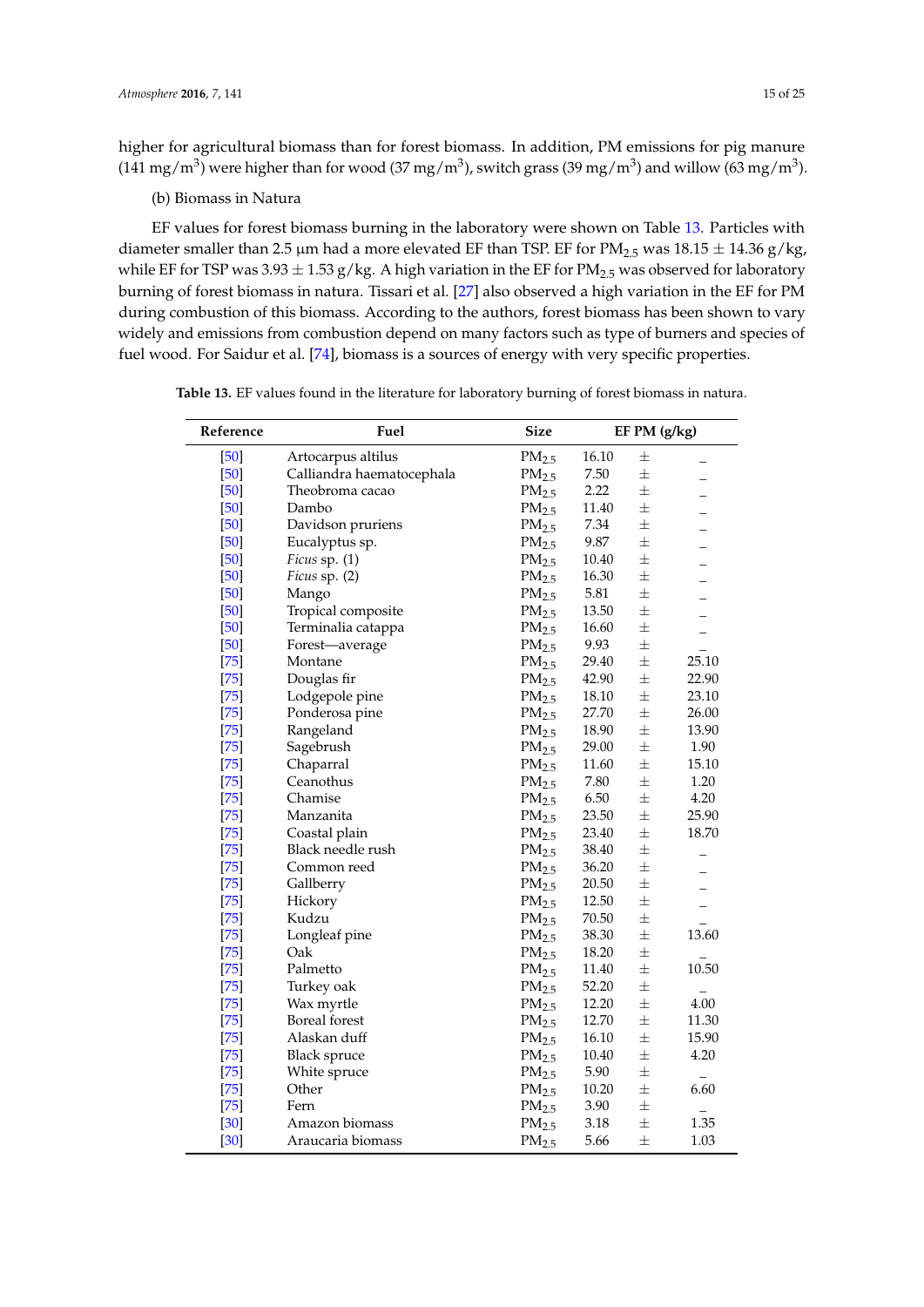<span id="page-15-0"></span>

| Reference | Fuel            | <b>Size</b> | EF PM $(g/kg)$ |        |       |
|-----------|-----------------|-------------|----------------|--------|-------|
| Average:  |                 |             | 18.15          | 士      | 14.36 |
| [6]       | Fuel wood       | <b>TSP</b>  | 4.34           | $^{+}$ | 1.06  |
| [28]      | Guava           | <b>TSP</b>  | 3.08           | $^{+}$ | 0.29  |
| $[28]$    | Eucalyptus      | <b>TSP</b>  | 3.93           | 士      | 0.46  |
| [28]      | Acacia          | <b>TSP</b>  | 6.06           | 士      | 1.26  |
| [28]      | Neem            | <b>TSP</b>  | 5.84           | $^{+}$ | 1.26  |
| [28]      | Mulberry        | <b>TSP</b>  | 2.45           | 士      | 0.38  |
| [28]      | Indian rosewood | <b>TSP</b>  | 4.02           | $^{+}$ | 0.54  |
| [33]      | Fuel wood       | <b>TSP</b>  | 1.69           | $^{+}$ | 0.98  |
| Average:  |                 |             | 3.93           | $\pm$  | 1.53  |

| Table 13. Cont. |  |
|-----------------|--|
|-----------------|--|

The average EFs for agriculture and garden biomass burned in laboratory were  $4.90 \pm 3.34$  g/kg, 11.64  $\pm$  6.94 g/kg, and 9.31  $\pm$  8.59 g/kg, for PM<sub>2.5</sub>, PM<sub>10-2.5</sub> and TSP, respectively. Table [14](#page-15-1) details the values of the literature for such parameters for different types of fuels.

<span id="page-15-1"></span>**Table 14.** EF values found in the literature for laboratory burning of agricultural and garden biomass in natura.

| Reference | Fuel                | <b>Size</b>       | EF PM (g/kg) |        |       |
|-----------|---------------------|-------------------|--------------|--------|-------|
| [50]      | Sugar cane          | PM <sub>2.5</sub> | 2.17         | $\pm$  |       |
| $[75]$    | Juniper             | PM <sub>2.5</sub> | 4.20         | $\pm$  |       |
| $[75]$    | Rabbitbrush         | PM <sub>2.5</sub> | 3.40         | $\pm$  |       |
| $[75]$    | Rhododendron        | PM <sub>2.5</sub> | 3.70         | $\pm$  |       |
| $[75]$    | Wiregrass           | PM <sub>2.5</sub> | 6.40         | $^{+}$ |       |
| $[75]$    | Rice straw-flaming  | PM <sub>2.5</sub> | 11.80        | $\pm$  | 6.50  |
| $[37]$    | Sugar cane-flaming  | PM <sub>2.5</sub> | 2.60         | $\pm$  | 1.60  |
| [76]      | Rice straw (MC-5%)  | PM <sub>2.5</sub> | 5.86         | 士      | 1.85  |
| $[76]$    | Rice straw (MC-10%) | PM <sub>2.5</sub> | 8.66         | $\pm$  | 2.29  |
| $[76]$    | Rice straw (MC-20%) | PM <sub>2.5</sub> | 20.67        | $\pm$  | 3.88  |
| Average:  |                     |                   | 6.95         | 士      | 5.66  |
| $[76]$    | Rice straw (MC-5%)  | $PM_{10-2.5}$     | 5.56         | $\pm$  | 1.71  |
| $[76]$    | Rice straw (MC-%)   | $PM_{10-2.5}$     | 8.90         | $\pm$  | 2.39  |
| $[76]$    | Rice straw (MC-20%) | $PM_{10-2.5}$     | 20.17        | $\pm$  | 4.43  |
| Average:  |                     |                   | 11.54        | 士      | 7.66  |
| [6]       | Crop residue        | <b>TSP</b>        | 7.54         | $\pm$  | 4.17  |
| [6]       | Rice straw-pile     | <b>TSP</b>        | 20.10        | $\pm$  | 7.70  |
| [6]       | Rice straw-spread   | <b>TSP</b>        | 4.70         | $\pm$  | 2.20  |
| [28]      | Pigeon pea          | <b>TSP</b>        | 2.75         | $^{+}$ | 0.30  |
| $[28]$    | Maize               | <b>TSP</b>        | 5.64         | $+$    | 1.26  |
| $[28]$    | Cotton              | <b>TSP</b>        | 3.58         | $\pm$  | 0.61  |
| [28]      | Prickly sesban      | <b>TSP</b>        | 4.03         | $\pm$  | 0.78  |
| [28]      | Mustard stem        | <b>TSP</b>        | 7.43         | $\pm$  | 1.31  |
| $[76]$    | Rice straw (MC-5%)  | <b>TSP</b>        | 8.41         | $+$    | 4.52  |
| $[76]$    | Rice straw (MC-10%) | <b>TSP</b>        | 14.26        | $\pm$  | 3.23  |
| $[76]$    | Rice straw (MC-20%) | <b>TSP</b>        | 31.09        | $\pm$  | 11.79 |
| $[33]$    | Agriculture residue | <b>TSP</b>        | 2.15         | $\pm$  | 1.00  |
| Average:  |                     |                   | 9.31         | 士      | 8.59  |

MC—Moisture content.

According to the results found in the literature (Table [13\)](#page-15-0), during laboratory burning of biomass in natura, forest biomass tends to release mainly fine particles. Agricultural and garden biomass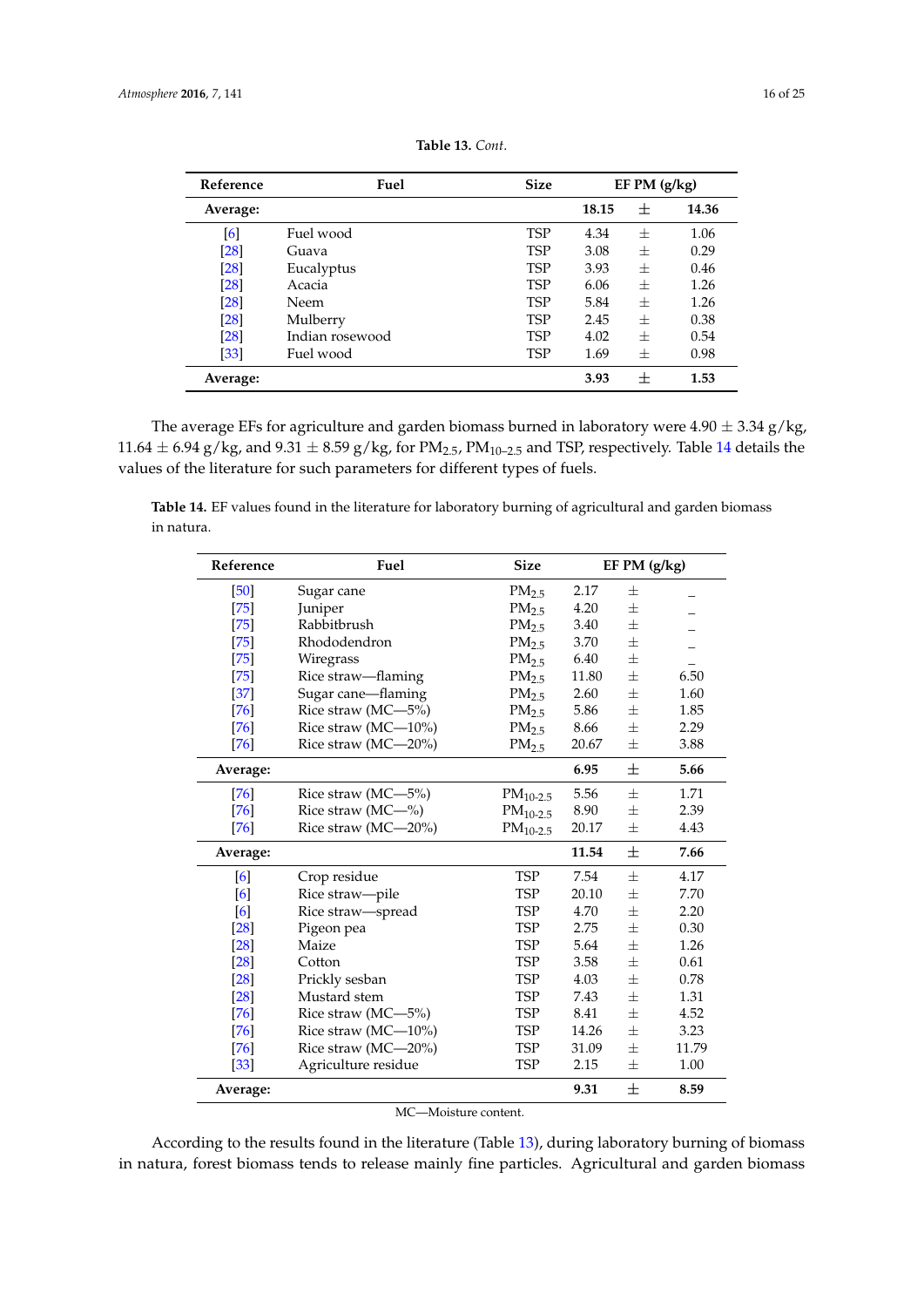(Table [14\)](#page-15-1) tends to release mainly coarse particles. In addition, emissions are highest in dung followed by agriculture residues and wood biomass [\[6,](#page-20-4)[28\]](#page-21-7).

In laboratory studies, special attention has been given to the variation of emissions of particulate matter during the combustion phases (ignition, flame, intermediate and smoldering) [\[6,](#page-20-4)[11,](#page-20-12)[29,](#page-21-8)[30](#page-21-10)[,54](#page-23-0)[,76\]](#page-24-4). Wardoyo et al. [\[11\]](#page-20-12) noted that particle diameter varied according to the burning phase. For some authors [\[29,](#page-21-8)[30,](#page-21-10)[37,](#page-22-2)[54\]](#page-23-0), the particle concentration are higher during the flame phase and decreased gradually in the mixed and smoldering phases. On the other hand, Hossain et al. [\[44\]](#page-22-7), Amaral et al. [\[30\]](#page-21-10) and Costa et al. [\[54\]](#page-23-0) observed that  $PM<sub>2.5</sub>$  diameter tended to increase with the combustion progress. According to Hossain et al. [\[44\]](#page-22-7), larger diameters in the smoldering phase might be associated with condensation of volatile organic compounds on the particle as the temperature drops. Wardoyo et al. [\[11\]](#page-20-12), Hosseini et al. [\[29\]](#page-21-8) and França et al. [\[37\]](#page-22-2), however, observed that the particle diameter was higher during the flame phase than in the smoldering phase. For França et al. [\[37\]](#page-22-2), the emission of larger particles in the flame phase takes place because the fires are intense, due to the low moisture content of the sample.

Emissions of gases and PM2.5 were evaluated in the studies by Amaral et al. [\[30\]](#page-21-10) for the Brazilian hardwood and softwood biomass. The authors compared results for emission factor, diameter, and  $PM_{2.5}$  concentration, in terms of flame and smoldering combustion phases. Maximum  $PM_{2.5}$ concentrations were observed in the flame phase. Araucaria biomass emitted larger particles at a higher concentration than Amazon biomass. In Brazil, Costa et al. [\[54\]](#page-23-0) burned Amazon biomass in laboratory to determine PM<sub>2.5</sub> and PM<sub>10</sub>. Their results were presented for particle size and concentration (mg/m<sup>3</sup>).

Yokelson et al. [\[50\]](#page-22-13) also analyzed  $PM_{2.5}$  emission factor from burning tropical forests and other vegetation, in Brazil. Data resulted from laboratory experiments (October 2003) and burning campaigns in the Amazon during the dry season (2004), which involved aircraft and soil monitoring. EF from burning experiments in the laboratory was coupled with EF obtained during the Tropical Forest and Fire Emissions Experiment. EF of  $PM_{2.5}$  was 14.8 g/kg for primary deforestation burning and 18.7 g/kg for pasture maintenance burning.

Saud et al. [\[28\]](#page-21-7) determined PM emission factor for three categories of fuel biomass commonly used in the North of India: Agricultural residues, fuel wood and dung cake. Emissions for PM, EC, OC and soluble ions were evaluated. PM samples went through a dilution tunnel. Among these three categories of biomass fuel, dung cake had the highest PM emission (15.68  $\pm$  0.70 g/kg), followed by agricultural residues (5.24  $\pm$  0.60 g/kg) and wood fuel (4.68  $\pm$  0.47 g/kg). Analyses done in the studies by Sen et al. [\[33\]](#page-21-18) were similar to those by Saud et al. [\[28\]](#page-21-7). However, Sen et al. [\[33\]](#page-21-18) evaluated biomass from the West of India and included a study of gas pollutants.

Sanchis et al. [\[76\]](#page-24-4) evaluated the effect of moisture content in rice straw (5%, 10% and 20%) in the emission factor of  $CO<sub>2</sub>$  and of different particle sizes. The results considered the flame and smoldering combustion phases. The authors noted that the burning time increased with increasing fuel humidity level. This occurred for both phases evaluated.  $PM_{2.5}$  was responsible for more than 60% of the total PM mass.

McMeeking et al. [\[75\]](#page-24-3) characterized gas emissions and particles from 33 plant species, during 255 controlled burns. Results were presented in terms of emission factor  $(g/kg)$  and concentration of PM<sub>10</sub> and PM<sub>2.5</sub> ( $\mu$ g/m<sup>3</sup>).

Hosseini et al. [\[29\]](#page-21-8) evaluated PM size distribution in fires from eight forest species in the Southeast of the United States. Particle size distribution was as expected for the flaming, mixed and smoldering combustion phases. Sample flow was diluted.

Pozza et al. [\[77\]](#page-24-5) burned sugarcane straw in the laboratory and in the field. The objective of these authors was to determine the chemical elements that make up PM. Particles from the coarse fraction  $(PM_{10}-PM_{2.5})$  and fine fraction  $(PM_{2.5})$  were collected. França et al. [\[37\]](#page-22-2) as well as Pozza et al. [\[77\]](#page-24-5) evaluated emissions from burning sugarcane straw. França et al. [\[37\]](#page-22-2) determined emission factors for some gases and  $PM_{2.5}$ . A dilution agent was employed in the study. Estimated average value for  $PM_{2.5}$ emission factor was  $2.6 \pm 1.6$  g/kg.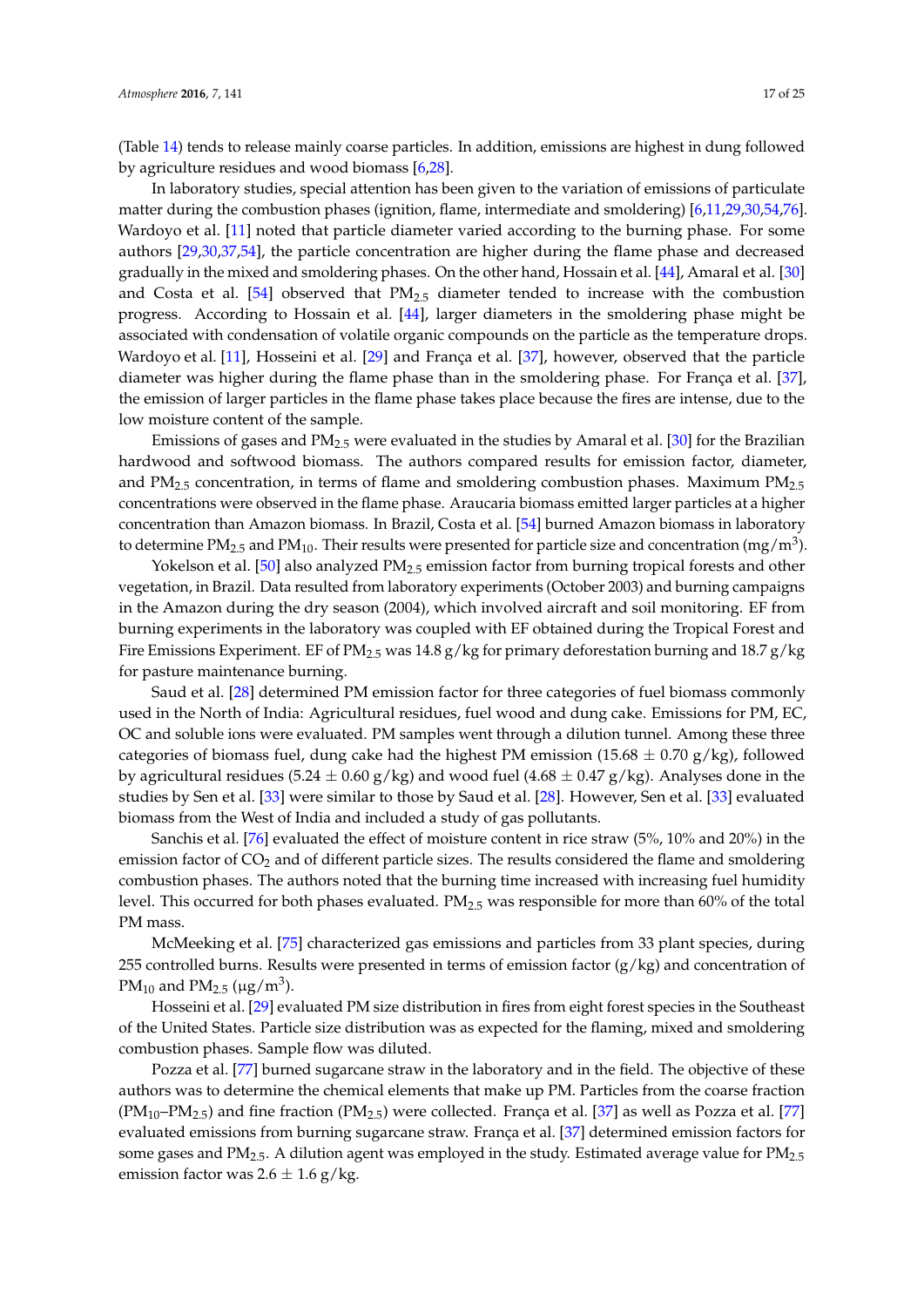<span id="page-17-0"></span>EF values found in the literature for laboratory burning of dung in natura were presented on Table [15.](#page-17-0) For this biomass, the EF for TSP was  $12.44 \pm 6.13$  g/kg.

| Reference | Fuel      | <b>Size</b> | EF PM $(g/kg)$ |        |      |
|-----------|-----------|-------------|----------------|--------|------|
| [6]       | Dung cake | <b>TSP</b>  | 16.26          | $^{+}$ | 2.29 |
| [28]      | Dung cake | <b>TSP</b>  | 15.68          | $^{+}$ | 0.70 |
| [33]      | Dung cake | <b>TSP</b>  | 5.37           | $^+$   | 3.90 |
| Average:  |           |             | 12.44          |        | 6.13 |

**Table 15.** EF values found in the literature for laboratory burning of dung in natura.

#### **5. Discussion**

Among the particle size ranges analyzed in this review work, fine particles  $(PM_{2.5})$  had higher emission factors than the other size ranges (Figure [1A](#page-17-1)). The overall average emission factors were  $12.35 \pm 11.31$ , 6.31  $\pm$  5.55, 3.32  $\pm$  4.97 and 0.48  $\pm$  0.21 g/kg, for PM<sub>2.5</sub>, TSP, PM<sub>10</sub> and PM<sub>1</sub>, respectively. In the literature, the emission factor has been employed mainly to quantify  $PM_{2.5}$ . These values have varied widely. This variation may be due to biomass type, burning location, degree of compactness of the fuel, measurement equipment, fuel moisture content, flow dilution, and other factors.

<span id="page-17-1"></span>

RB- Residential burning; C- Combustor; BF- Burning field; LS- Laboratory sampling; AC- Aircraft; FB-Forest biomass; AG- Agricultural and garden biomass; D- Dung.

**Figure 1.** Particulate matter emission factors found in the literature: (**A**) size range; (**B**) sampling environment; (**C**) biomass type; and (**D**) biomass densification.

When sampling environment was considered, emission factors were higher for burning conducted in the laboratory, followed by field burning, residences and combustors (Figure [1B](#page-17-1)). Lemieux et al. [\[20\]](#page-21-19) also observed that open burning emissions are higher than emissions from well controlled combustion sources. Average emission factors for PM<sub>2.5</sub> were  $16.12 \pm 13.74$ ,  $11.80 \pm 6.05$ ,  $11.19 \pm 4.86$  and  $0.55 \pm 0.21$  g/kg, for laboratory, field, residential burning and combustors, respectively.

During burning of forest biomass in natura, overall average EFs, regardless of PM size, were  $16.00 \pm 14.07$  g/kg,  $8.26 \pm 5.98$  g/kg, and  $8.18 \pm 6.10$  g/kg, for laboratory, residential burning and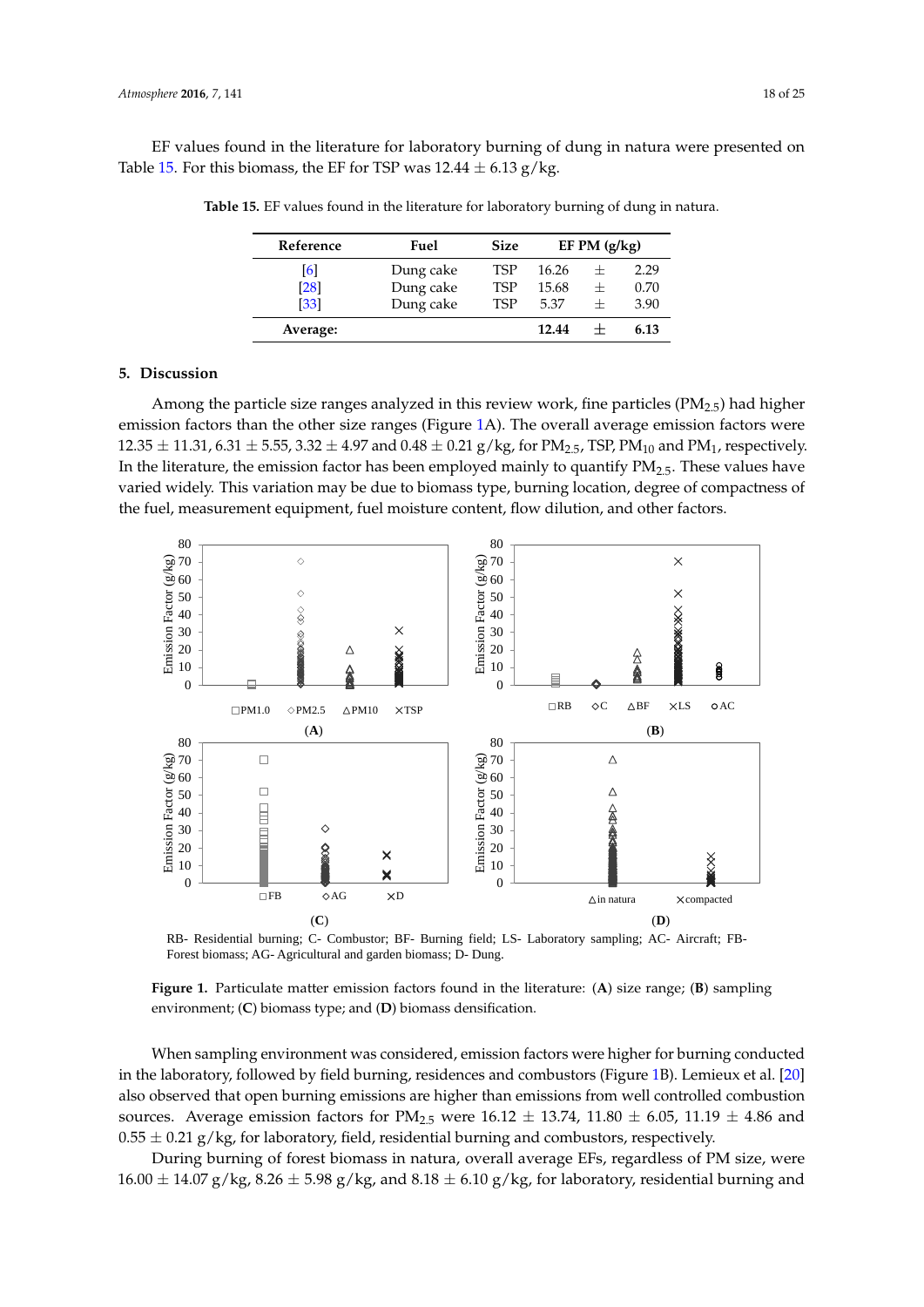field, respectively. When compacted forest biomass was subjected to burning, overall average EFs were  $4.90 \pm 5.46$  g/kg and  $0.32 \pm 0.09$  g/kg, for residential and combustor burning, respectively. EF in residential burners are higher than those in industrial combustors due to the low combustion efficiency of residential burners [\[72\]](#page-24-0). For Wei et al. [\[72\]](#page-24-0), low combustion efficiency leads to emission of a series of incomplete products, such as PM, OC, EC, and polycyclic aromatic hydrocarbons.

Particle emissions, in residential burning can also be affected by the age of the stove that is employed. Wei et al. [\[72\]](#page-24-0) observed that EF in a 15-year-old stove, was approximately 2.5 times higher than in the one–year-old stove. For the authors, the increase in the EF for carbon particles in older stoves can be explained by the stove degradation. Wei et al. [\[72\]](#page-24-0) emphasized that the stove age makes emission variations more complex, and this needs to be considered when estimating future emissions. Despite the fact that the traditional stove has high pollutant emissions, better results can be obtained if improved stoves are employed [\[46\]](#page-22-9). In addition, Gonçalves et al. [\[67\]](#page-23-13) observed that emission factors for fine particles from burning in woodstoves were lower to those in fireplaces.

Different types of biomass presented different emissions levels. In forest burning, the overall average emission factor (10.70  $\pm$  11.09 g/kg) was higher than for dung (7.45  $\pm$  5.28 g/kg), and for agricultural and garden biomasses (5.02  $\pm$  6.02 g/kg). Some authors [\[6,](#page-20-4)[28,](#page-21-7)[34,](#page-21-11)[41,](#page-22-5)[46\]](#page-22-9) found that PM emission factors were higher in dung, followed by agricultural residues and wood biomass. Possibly, higher FE values for PM, in forest biomass have occurred due to high variety of species cited in this work, which included species from North and South America, Asia and Europe.

Combustion of compacted biomass resulted in lower emission factors  $(1.67 \pm 3.01 \text{ g/kg})$  than biomass in natura (10.72  $\pm$  9.93 g/kg) (Figure [1D](#page-17-1)), as well as related by Shen et al. [\[41\]](#page-22-5). Compacting biomass offers an alternative that reduces atmospheric pollution from emission of particles in the environment. In their study, Chandrasekaran et al. [\[63\]](#page-23-9) suggested cultivation of grass as an alternative fuel in areas that are not appropriate for food production. According to the authors, these types of biomass grow quickly and are ideal crops for use as energy since they require minimum care. After harvesting the biomass can be compacted as pellets. When compacted, grasses have energetic content similar to wood, but have the advantage of allowing many harvests per year.

Among the different types of biomass analyzed, forest biomass in natura had the highest EF for PM<sub>2.5</sub> of 15.73  $\pm$  11.60 g/kg, followed by agricultural and garden biomasses in natura  $(6.93 \pm 5.16 \text{ g/kg})$ , compacted forest biomass  $(5.61 \pm 6.14 \text{ g/kg})$ , and compacted agricultural and garden biomass (0.61  $\pm$  0.17 g/kg).

EF for PM<sub>10</sub> was highest in agricultural and garden biomass in natura (8.75  $\pm$  6.03 g/kg), followed by forest biomass in natura (1.85  $\pm$  0.36 g/kg), compacted forest biomass (0.66  $\pm$  0.67 g/kg), and compacted agricultural and garden biomass (0.61  $\pm$  0.22 g/kg). For compacted biomass, Chandrasekaran et al.  $[63]$  observed that  $PM_{10}$  emissions from combustion of grass pellets were higher than those from wood pellets. Tissari et al. [\[36\]](#page-22-1) did not find significant differences between cereal based fuels and wood fuels, for  $PM<sub>1</sub>$  emissions.

EFs for TSP were 9.21  $\pm$  7.07 g/kg, 7.87  $\pm$  5.55 g/kg, 4.15  $\pm$  2.74 g/kg, 3.32  $\pm$  0.22 g/kg, and  $1.49 \pm 0.60$  g/kg, for agricultural and garden biomass in natura, dung, forest biomass in natura, compacted agricultural and garden biomass, and compacted forest biomass, respectively.

Higher  $PM_{10}$  and TSP emission factors seem to be associated with burning of agricultural and garden biomass, while  $PM<sub>2.5</sub>$  emissions seem to predominate in forest biomass burning. Gonçalves et al. [\[1\]](#page-20-0) pointed out that wood burning is one of the highest sources of fine particle emission in Portugal. However, Shen et al. [\[71\]](#page-23-17) observed that, during corn straw burning, the emission of fine particles was predominant.

Not many studies have evaluated emissions from compacted biomass. Shen et al. [\[41\]](#page-22-5) emphasized the need for more studies regarding PM emissions from pellet burning. According to the authors, this measure could confirm if pellet burning really emits less pollutant than other fuels. In addition to pellet emissions, emissions from briquette burning should also be studied. Njenga et al. [\[31\]](#page-21-13) observed that the briquette produced from charcoal powder reduces Greenhouse Gases emissions. In addition,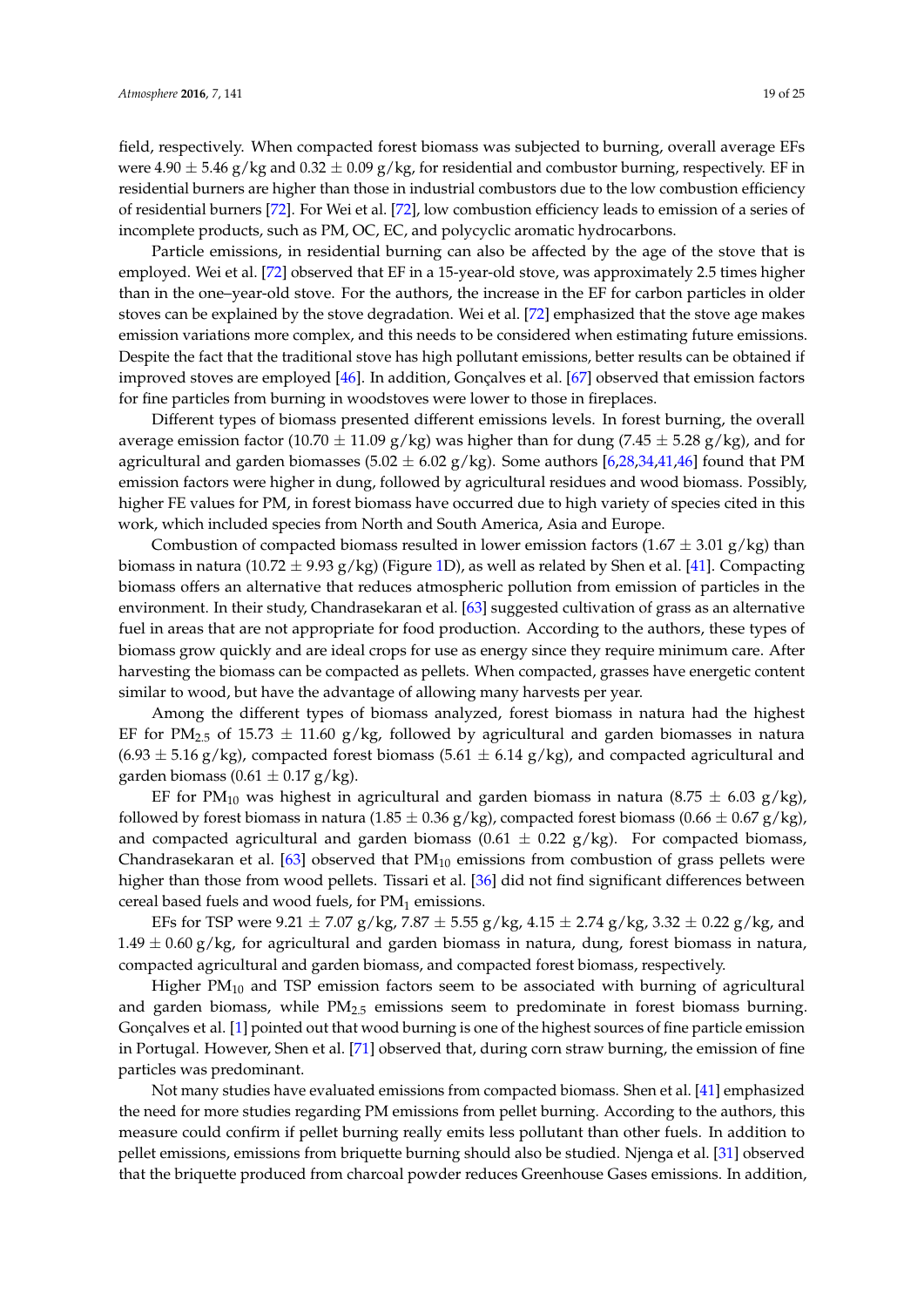it is an alternative fuel, which improves energy security. When assessing the environmental impacts from the use of pellets and briquettes, Murphy et al. [\[78\]](#page-24-6) realized that pellets requires more energy than briquettes, hence there are higher environmental impacts. Thus, the use of briquettes as fuel can be a better alternative than pellets.

Most of the EFs found in the literature and reported in this study considered laboratory and residential biomass burning. This is because sampling in the field is significantly more difficult and expensive than in laboratory and residential tests. Moreover, in some countries such as Brazil, the forest burning is allowed only in limited areas (maximum 4 hectares), and it requires authorization [\[79\]](#page-24-7).

There was a large variation of PM EF in this review, especially for forest biomass, such as reported by Tissari et al. [\[27\]](#page-21-6). For Carvalho et al. [\[79\]](#page-24-7), the burning process and the manner in which the fuel is distributed on the ground in a forest fire can increase the percentage of fine biomass prior to the burn and influence emission rates. Lemieux et al. [\[20\]](#page-21-19) emphasized that burning conditions can significantly alter emission levels, especially in residential burners [\[27\]](#page-21-6). According to Tissari et al. [\[27\]](#page-21-6), in good combustion conditions, the quantity of air is enough and process temperature is high. Secondary heated air in the superior part of the combustion chamber and a good mixture of air and secondary flue gases can improve ignition of hydrocarbons, resulting in low emission of pollutants. Therefore, in good combustion conditions, emission of fine particles is mainly due to vaporization of elements that make up the ashes from wood fuel. Temperature also has an important affect on vaporization; in such a way that larger amount of fine ash is released at higher temperatures.

EF is dependent on different parameters, such as fuel characteristics [\[27,](#page-21-6)[50\]](#page-22-13). Biomass is characterized by large variations in its properties than for other fuels [\[74\]](#page-24-2). For example, the fuel moisture content can exert great influence on EF [\[76\]](#page-24-4). According to the authors, higher moisture content causes incomplete combustion, thus altering emissions depending on fuel humidity. PM emission factor can increase with increasing fuel moisture content [\[45\]](#page-22-8). For rice straw burning, Sanchis et al. [\[76\]](#page-24-4) suggested that combustion must be done after drying the straw with very little humidity in the air in order to reduce levels of pollutant emission. According to França et al. [\[37\]](#page-22-2), the low moisture content of the biomass sample generates an increase in fire intensity, and as a consequence fine particles are emitted at a higher concentration.

Emissions and the particle size can also vary with the combustion phase. Some authors have found that PM emissions are higher in the intermediate and smoldering combustion phases [\[27,](#page-21-6)[65\]](#page-23-11). However, Hosseini et al. [\[29\]](#page-21-8) and Amaral et al. [\[30\]](#page-21-10) noted that the particle concentration was higher during the flame phase and decreased gradually in the intermediate and smoldering phases. Fine particles have been observed in the flaming phase [\[30,](#page-21-10)[65\]](#page-23-11).

Butcher and Ellenbecker [\[69\]](#page-23-15) found that EF was dependent from fuel load and emission factor increases when load increases. Others authors have not found relation between load and PM EF [\[45](#page-22-8)[,71\]](#page-23-17).

Another factor that can influence PM emissions measurements is the sampling method. According to Amaral et al. [\[80\]](#page-24-8), particle measurements can significantly vary, even those taken in the same place and for the same material. Variation occurs mainly due to equipment characteristics and sampling procedures. Sample dilution can also affect the measured values. According to França et al. [\[37\]](#page-22-2), dilution is important because it prevents saturation and improves the measurements, as the particles become more dispersed. That way, overestimated results are avoided.

#### **6. Conclusions**

The knowledge of particulate matter emission factors is important for the development of strategies for pollution control and for the assessment of the practicability of burning a determined fuel. Emission factors are also important as parameters for studies of particle effects on human health and on climate change. In this review article, several sources of particulate matter were considered, and the emission factors from different types of biomass, sampling environments, PM sizes and biomass degree of compactness were compared. Combustion of compacted biomass resulted in lower emission factors than biomass in natura.  $PM_{2.5}$  emission factors tended to be higher than at other size ranges. Higher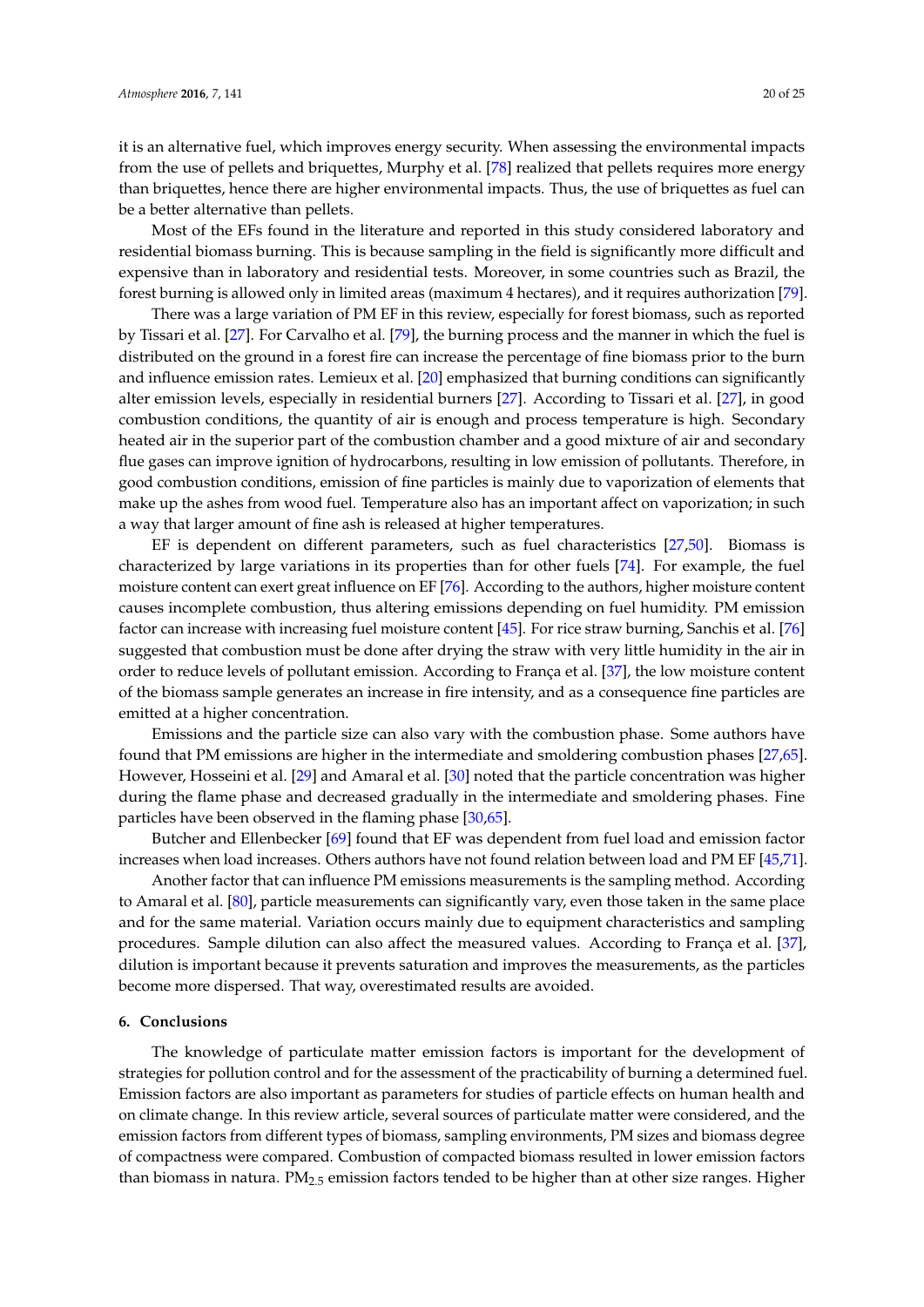emissions for  $PM_{10}$  and TSP were associated with burning of agricultural and garden biomass, while PM<sub>2.5</sub> emissions were predominant in forest biomass burning. The location of the experiment also affects results: emission factors are highest in laboratory, followed by field, residences and combustors.

**Acknowledgments:** Funding for this study was provided by the State of São Paulo Foundation for the Support of Research (FAPESP) Brazil (Thematic Project number 08/04490-4 and Doctorate Scholarship 13/21231-0).

**Author Contributions:** Amaral, S.S. was responsible for the bibliographic search and wrote the paper; Pinheiro, C. participated in the design of the study and analysis of the results; and Carvalho, J.A. and Costa, M.A.M. were involved in the preparation, correction and approval of the submitted manuscript.

**Conflicts of Interest:** The authors declare no conflict of interest. The founding sponsors had no role in the design of the study; in the collection, analyses, or interpretation of data; in the writing of the manuscript, and in the decision to publish the results.

# **References**

- <span id="page-20-0"></span>1. Gonçalves, C.; Alves, C.; Pio, C. Inventory of fine particulate organic compound emissions from residential wood combustion in Portugal. *Atmos. Environ.* **2012**, *50*, 297–306. [\[CrossRef\]](http://dx.doi.org/10.1016/j.atmosenv.2011.12.013)
- <span id="page-20-1"></span>2. Rafael, S.; Tarelho, L.; Monteiro, A.; Sá, E.; Miranda, A.I.; Borrego, C.; Lopes, M. Impact of forest biomass residues to the energy supply chain on regional air quality. *Sci. Total Environ.* **2015**, *505C*, 640–648. [\[CrossRef\]](http://dx.doi.org/10.1016/j.scitotenv.2014.10.049) [\[PubMed\]](http://www.ncbi.nlm.nih.gov/pubmed/25461067)
- <span id="page-20-13"></span>3. Singh, J. Overview of electric power potential of surplus agricultural biomass from economic, social, environmental and technical perspective—A case study of Punjab. *Renew. Sustain. Energy Rev.* **2015**, *42*, 286–297. [\[CrossRef\]](http://dx.doi.org/10.1016/j.rser.2014.10.015)
- <span id="page-20-2"></span>4. Krecl, P.; Ström, J.; Johansson, C. Carbon content of atmospheric aerosols in a residential area during the wood combustion season in Sweden. *Atmos. Environ.* **2007**, *41*, 6974–6985. [\[CrossRef\]](http://dx.doi.org/10.1016/j.atmosenv.2007.06.025)
- <span id="page-20-3"></span>5. Anenberg, S.C.; Balakrishnan, K.; Jetter, J.; Masera, O.; Mehta, S.; Moss, J.; Ramanathan, V. Cleaner cooking solutions to achieve health, climate, and economic cobenefits. *Environ. Sci. Technol.* **2013**, *47*, 3944–3952. [\[CrossRef\]](http://dx.doi.org/10.1021/es304942e) [\[PubMed\]](http://www.ncbi.nlm.nih.gov/pubmed/23551030)
- <span id="page-20-4"></span>6. Saud, T.; Mandal, T.K.; Gadi, R.; Singh, D.P.; Sharma, S.K.; Saxena, M.; Mukherjee, A. Emission estimates of particulate matter (PM) and trace gases (SO2, NO and NO2) from biomass fuels used in rural sector of Indo-Gangetic Plain, India. *Atmos. Environ.* **2011**, *45*, 5913–5923. [\[CrossRef\]](http://dx.doi.org/10.1016/j.atmosenv.2011.06.031)
- <span id="page-20-5"></span>7. Williams, A.; Jones, J.M.; Ma, L.; Pourkashanian, M. Pollutants from the combustion of solid biomass fuels. *Prog. Energy Combust. Sci.* **2012**, *38*, 113–137. [\[CrossRef\]](http://dx.doi.org/10.1016/j.pecs.2011.10.001)
- <span id="page-20-6"></span>8. Zhao, H.; Tong, D.Q.; Gao, C.; Wang, G. Effect of dramatic land use change on gaseous pollutant emissions from biomass burning in Northeastern China. *Atmos. Res.* **2015**, *153*, 429–436. [\[CrossRef\]](http://dx.doi.org/10.1016/j.atmosres.2014.10.008)
- <span id="page-20-8"></span>9. Garbaras, A.; Masalaite, A.; Garbariene, I.; Ceburnis, D.; Krugly, E.; Remeikis, V.; Puida, E.; Kvietkus, K.; Martuzevicius, D. Stable carbon fractionation in size-segregated aerosol particles produced by controlled biomass burning. *J. Aerosol Sci.* **2015**, *79*, 86–96. [\[CrossRef\]](http://dx.doi.org/10.1016/j.jaerosci.2014.10.005)
- <span id="page-20-11"></span>10. Simoneit, B. Biomass burning—A review of organic tracers for smoke from incomplete combustion. *Appl. Geochem.* **2002**, *17*, 129–162. [\[CrossRef\]](http://dx.doi.org/10.1016/S0883-2927(01)00061-0)
- <span id="page-20-12"></span>11. Wardoyo, A.Y.P.; Morawska, L.; Ristovski, Z.D.; Jamriska, M.; Carr, S.; Johnson, G. Size distribution of particles emitted from grass fires in the Northern Territory, Australia. *Atmos. Environ.* **2007**, *41*, 8609–8619. [\[CrossRef\]](http://dx.doi.org/10.1016/j.atmosenv.2007.07.020)
- <span id="page-20-7"></span>12. Nussbaumer, T.; Czasch, C.; Klippel, N.; Johansson, L.; Tullin, C. Particulate Emissions from Biomass Combustion in IEA Countries. In *Survey on Measurements and Emission Factors*; International Energy 8 Agency Bioenergy Task 32 Swiss Federal Office of Energy (SFOE): Zurich, Switzerland, 2008; p. 40.
- <span id="page-20-9"></span>13. Bai, Y.; Brugha, R.E.; Jacobs, L.; Grigg, J.; Nawrot, T.S.; Nemery, B. Carbon loading in airway macrophages as a biomarker for individual exposure to particulate matter air pollution—A critical review. *Environ. Int.* **2015**, *74C*, 32–41. [\[CrossRef\]](http://dx.doi.org/10.1016/j.envint.2014.09.010) [\[PubMed\]](http://www.ncbi.nlm.nih.gov/pubmed/25318022)
- <span id="page-20-10"></span>14. WHO-World Health Organization. *Air Quality Guidelines for Particulate Matter, Ozone, Nitrogen Dioxide and Sulfur Dioxide: Global Update 2005*; Regional Office for Europe of the World Health Organization: Copenhagen, Denmark, 2005.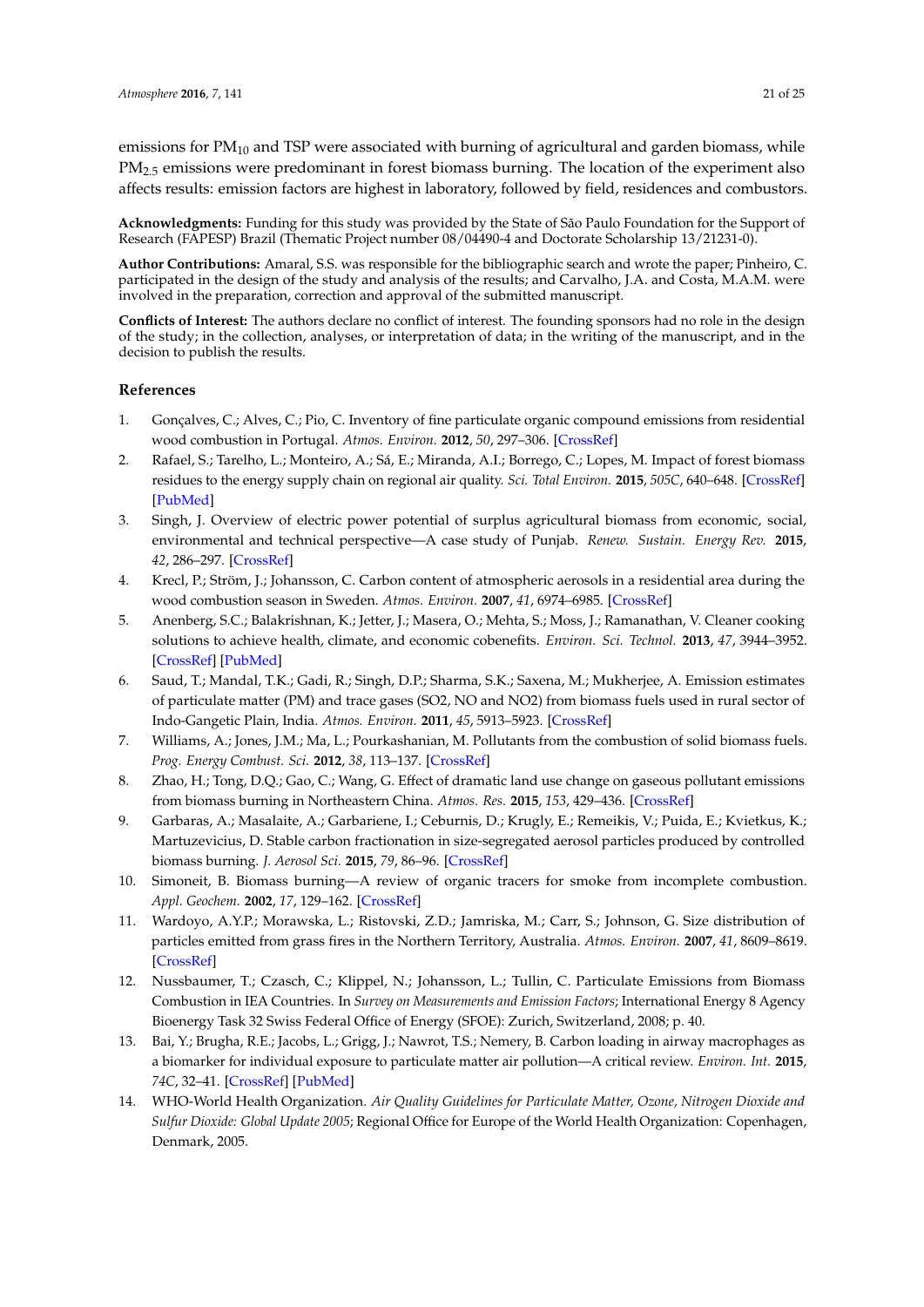- <span id="page-21-0"></span>15. Lim, S.S.; Vos, T.; Flaxman, A.D.; Danaei, G.; Shibuya, K.; Adair-Rohani, H.; Amann, M.; Anderson, H.R.; Andrews, K.G.; Aryee, M.; et al. A comparative risk assessment of burden of disease and injury attributable to 67 risk factors and risk factor clusters in 21 regions, 1990-2010: A systematic analysis for the Global Burden of Disease Study 2010. *Lancet* **2012**, *380*, 2224–2260. [\[CrossRef\]](http://dx.doi.org/10.1016/S0140-6736(12)61766-8)
- <span id="page-21-1"></span>16. Pipal, A.S.; Gursumeeran Satsangi, P. Study of carbonaceous species, morphology and sources of fine (PM2.5) and coarse (PM10) particles along with their climatic nature in India. *Atmos. Res.* **2015**, *154*, 103–115. [\[CrossRef\]](http://dx.doi.org/10.1016/j.atmosres.2014.11.007)
- <span id="page-21-2"></span>17. Tiwari, S.; Pandithurai, G.; Attri, S.D.; Srivastava, A.K.; Soni, V.K.; Bisht, D.S.; Anil Kumar, V.; Srivastava, M.K. Aerosol optical properties and their relationship with meteorological parameters during wintertime in Delhi, India. *Atmos. Res.* **2015**, *153*, 465–479. [\[CrossRef\]](http://dx.doi.org/10.1016/j.atmosres.2014.10.003)
- <span id="page-21-3"></span>18. Talukdar, S.; Jana, S.; Maitra, A.; Gogoi, M.M. Characteristics of black carbon concentration at a metropolitan city located near land–ocean boundary in Eastern India. *Atmos. Res.* **2015**, *153*, 526–534. [\[CrossRef\]](http://dx.doi.org/10.1016/j.atmosres.2014.10.014)
- <span id="page-21-4"></span>19. Wilson, W.E.; Chow, J.C.; Claiborn, C.; Fusheng, W.; Engelbrecht, J.; Watson, J.G. Monitoring of particulate matter outdoors. *Chemosphere* **2002**, *49*, 1009–1043. [\[CrossRef\]](http://dx.doi.org/10.1016/S0045-6535(02)00270-9)
- <span id="page-21-19"></span>20. Lemieux, P.M.; Lutes, C.C.; Santoianni, D.A. Emissions of organic air toxics from open burning: A comprehensive review. *Prog. Energy Combust. Sci.* **2004**, *30*, 1–32. [\[CrossRef\]](http://dx.doi.org/10.1016/j.pecs.2003.08.001)
- <span id="page-21-15"></span>21. Estrellan, C.R.; Iino, F. Toxic emissions from open burning. *Chemosphere* **2010**, *80*, 193–207. [\[CrossRef\]](http://dx.doi.org/10.1016/j.chemosphere.2010.03.057) [\[PubMed\]](http://www.ncbi.nlm.nih.gov/pubmed/20471058)
- <span id="page-21-12"></span>22. Janhäll, S.; Andreae, M.; Poschl, U. Biomass burning aerosol emissions from vegetation fires: Particle number and mass emission factors and size distributions. *Atmos. Chem. Phys.* **2010**, *10*, 1427–1439. [\[CrossRef\]](http://dx.doi.org/10.5194/acp-10-1427-2010)
- <span id="page-21-14"></span>23. Ghafghazi, S.; Sowlati, T.; Sokhansanj, S.; Bi, X.; Melin, S. Particulate matter emissions from combustion of wood in district heating applications. *Renew. Sustain. Energy Rev.* **2011**, *15*, 3019–3028. [\[CrossRef\]](http://dx.doi.org/10.1016/j.rser.2011.04.001)
- <span id="page-21-9"></span>24. Obaidullah, M.; Bram, S.; Verma, V.; De Ruyck, J. A review on particle emissions from small scale biomass combustion. *Int. J. Renew. Energy Res.* **2012**, *2*, 147–159.
- <span id="page-21-17"></span>25. Sutar, K.B.; Kohli, S.; Ravi, M.R.; Ray, A. Biomass cookstoves: A review of technical aspects. *Renew. Sustain. Energy Rev.* **2015**, *41*, 1128–1166. [\[CrossRef\]](http://dx.doi.org/10.1016/j.rser.2014.09.003)
- <span id="page-21-5"></span>26. Lim, M.T.; Phan, A.; Roddy, D.; Harvey, A. Technologies for measurement and mitigation of particulate emissions from domestic combustion of biomass: A review. *Renew. Sustain. Energy Rev.* **2015**, *49*, 574–584. [\[CrossRef\]](http://dx.doi.org/10.1016/j.rser.2015.04.090)
- <span id="page-21-6"></span>27. Tissari, J.; Lyyränen, J.; Hytönen, K.; Sippula, O.; Tapper, U.; Frey, A.; Saarnio, K.; Pennanen, A.S.; Hillamo, R.; Salonen, R.O.; et al. Fine particle and gaseous emissions from normal and smouldering wood combustion in a conventional masonry heater. *Atmos. Environ.* **2008**, *42*, 7862–7873. [\[CrossRef\]](http://dx.doi.org/10.1016/j.atmosenv.2008.07.019)
- <span id="page-21-7"></span>28. Saud, T.; Saxena, M.; Singh, D.P.; Dahiya, M.; Sharma, S.K.; Datta, A.; Gadi, R.; Mandal, T.K. Spatial variation of chemical constituents from the burning of commonly used biomass fuels in rural areas of the Indo-Gangetic Plain (IGP), India. *Atmos. Environ.* **2013**, *71*, 158–169. [\[CrossRef\]](http://dx.doi.org/10.1016/j.atmosenv.2013.01.053)
- <span id="page-21-8"></span>29. Hosseini, S.; Li, Q.; Cocker, D.; Weise, D.; Miller, A.; Shrivastava, M.; Miller, J.W.; Mahalingam, S.; Princevac, M.; Jung, H. Particle size distributions from laboratory-scale biomass fires using fast response instruments. *Atmos. Chem. Phys.* **2010**, *10*, 8065–8076. [\[CrossRef\]](http://dx.doi.org/10.5194/acp-10-8065-2010)
- <span id="page-21-10"></span>30. Amaral, S.S.; de Carvalho, J.A.; Costa, M.A.M.; Neto, T.G.S.; Dellani, R.; Leite, L.H.S. Comparative study for hardwood and softwood forest biomass: chemical characterization, combustion phases and gas and particulate matter emissions. *Bioresour. Technol.* **2014**, *164*, 55–63. [\[CrossRef\]](http://dx.doi.org/10.1016/j.biortech.2014.04.060) [\[PubMed\]](http://www.ncbi.nlm.nih.gov/pubmed/24836706)
- <span id="page-21-13"></span>31. Njenga, M.; Karanja, N.; Karlsson, H.; Jamnadass, R.; Iiyama, M.; Kithinji, J.; Sundberg, C. Additional cooking fuel supply and reduced global warming potential from recycling charcoal dust into charcoal briquette in Kenya. *J. Clean. Prod.* **2014**, *81*, 81–88. [\[CrossRef\]](http://dx.doi.org/10.1016/j.jclepro.2014.06.002)
- <span id="page-21-16"></span>32. Ozgen, S.; Caserini, S.; Galante, S.; Giugliano, M.; Angelino, E.; Marongiu, A.; Hugony, F.; Migliavacca, G.; Morreale, C. Emission factors from small scale appliances burning wood and pellets. *Atmos. Environ.* **2014**, *94*, 144–153. [\[CrossRef\]](http://dx.doi.org/10.1016/j.atmosenv.2014.05.032)
- <span id="page-21-18"></span>33. Sen, A.; Mandal, T.K.; Sharma, S.K.; Saxena, M.; Gupta, N.C.; Gautam, R.; Gupta, A.; Gill, T.; Rani, S.; Saud, T.; et al. Chemical properties of emission from biomass fuels used in the rural sector of the western region of India. *Atmos. Environ.* **2014**, *99*, 411–424. [\[CrossRef\]](http://dx.doi.org/10.1016/j.atmosenv.2014.09.012)
- <span id="page-21-11"></span>34. Brassard, P.; Palacios, J.H.; Godbout, S.; Bussières, D.; Lagacé, R.; Larouche, J.-P.; Pelletier, F. Comparison of the gaseous and particulate matter emissions from the combustion of agricultural and forest biomasses. *Bioresour. Technol.* **2014**, *155C*, 300–306. [\[CrossRef\]](http://dx.doi.org/10.1016/j.biortech.2013.12.027) [\[PubMed\]](http://www.ncbi.nlm.nih.gov/pubmed/24462881)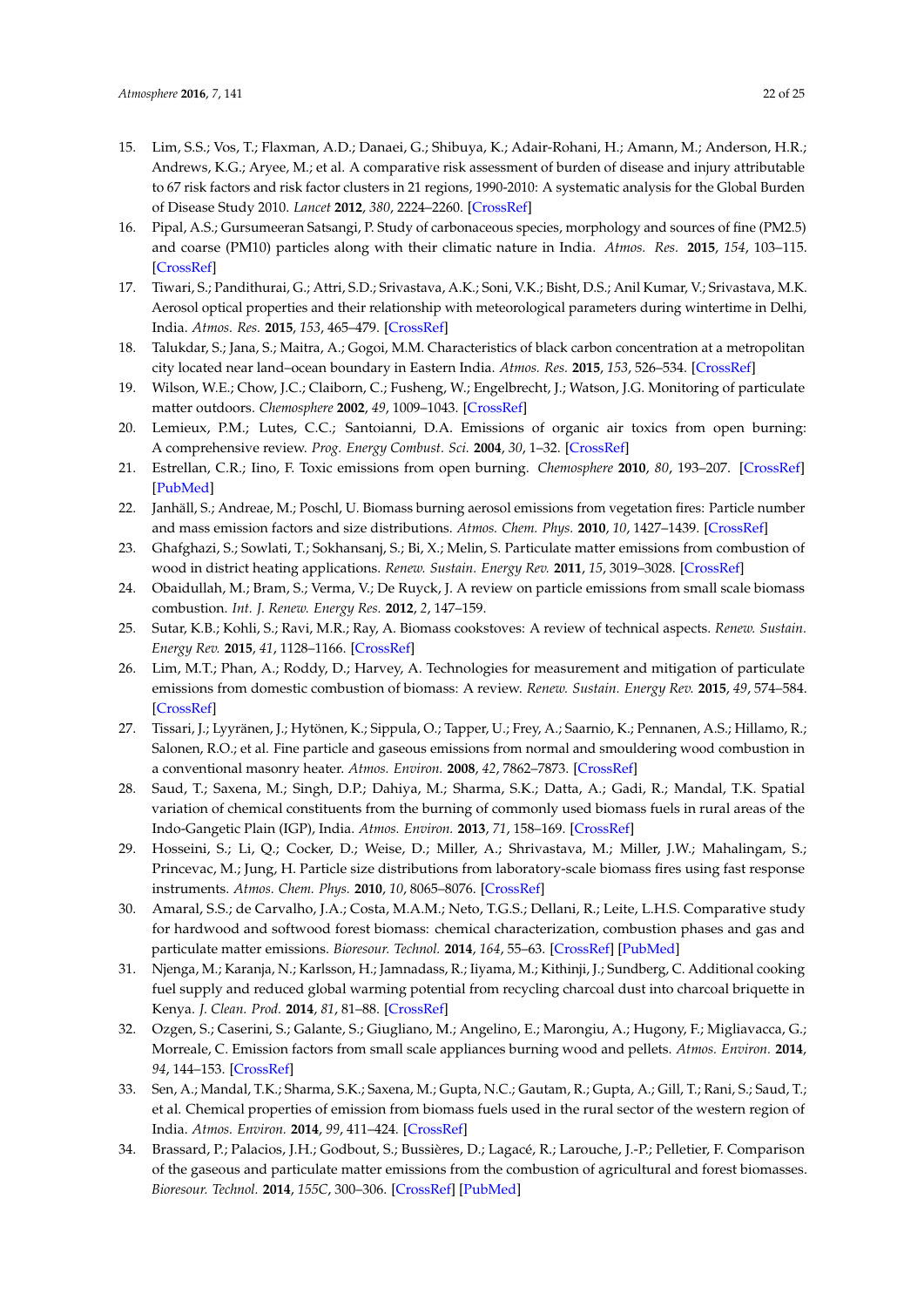- <span id="page-22-0"></span>35. EPA-Environmental Protection Agency Emissions Factors & AP 42, Compilation of Air Pollutant Emission Factors: Basic Emissions Factors Information. Available online: <https://www3.epa.gov/ttnchie1/ap42/> (accessed on 1 January 2016).
- <span id="page-22-1"></span>36. Tissari, J.; Sippula, O.; Kouki, J.; Vuorio, K.; Jokiniemi, J. Fine Particle and Gas Emissions from the Combustion of Agricultural Fuels Fired in a 20 kW Burner. *Energy Fuels* **2008**, *22*, 2033–2042.
- <span id="page-22-2"></span>37. França, D.D.A.; Longo, K.M.; Neto, T.G.S.; Santos, J.C.; Freitas, S.R.; Rudorff, B.F.T.; Cortez, E.V.; Anselmo, E.; Carvalho, J.A. Pre-Harvest Sugarcane Burning: Determination of Emission Factors through Laboratory Measurements. *Atmosphere* **2012**, *3*, 164–180. [\[CrossRef\]](http://dx.doi.org/10.3390/atmos3010164)
- <span id="page-22-3"></span>38. Andreae, M.; Merlet, P. Emission of trace gases and aerosols from biomass burning. *Glob. Biogeochem. Cycles* **2001**, *15*, 955–966. [\[CrossRef\]](http://dx.doi.org/10.1029/2000GB001382)
- <span id="page-22-14"></span>39. Alves, C.A.; Gonçalves, C.; Pio, C.A.; Mirante, F.; Caseiro, A.; Tarelho, L.; Freitas, M.C.; Viegas, D.X. Smoke emissions from biomass burning in a Mediterranean shrubland. *Atmos. Environ.* **2010**, *44*, 3024–3033. [\[CrossRef\]](http://dx.doi.org/10.1016/j.atmosenv.2010.05.010)
- <span id="page-22-4"></span>40. Neto, T.G.S.; Carvalho, J.A.; Cortez, E.V.; Azevedo, R.G.; Oliveira, R.A.; Fidalgo, W.R.R.; Santos, J.C. Laboratory evaluation of Amazon forest biomass burning emissions. *Atmos. Environ.* **2011**, *45*, 7455–7461. [\[CrossRef\]](http://dx.doi.org/10.1016/j.atmosenv.2011.05.003)
- <span id="page-22-5"></span>41. Shen, G.; Tao, S.; Wei, S.; Zhang, Y. Reductions in emissions of carbonaceous particulate matter and polycyclic aromatic hydrocarbons from combustion of biomass pellets in comparison with raw fuel. *Environ. Sci. Technol.* **2012**, *46*, 6409–6416.
- <span id="page-22-6"></span>42. Zhang, Y.; Obrist, D.; Zielinska, B.; Gertler, A. Particulate emissions from different types of biomass burning. *Atmos. Environ.* **2013**, *72*, 27–35. [\[CrossRef\]](http://dx.doi.org/10.1016/j.atmosenv.2013.02.026)
- <span id="page-22-18"></span>43. Elsasser, M.; Crippa, M.; Orasche, J.; Decarlo, P.F.; Oster, M.; Pitz, M.; Cyrys, J.; Gustafson, T.L.; Pettersson, J.B.C.; Zimmermann, R. Organic molecular markers and signature from wood combustion particles in winter ambient aerosols: aerosol mass spectrometer (AMS) and high time-resolved GC-MS measurements in Augsburg, Germany. *Atmos. Chem. Phys.* **2012**, *12*, 6113–6128. [\[CrossRef\]](http://dx.doi.org/10.5194/acp-12-6113-2012)
- <span id="page-22-7"></span>44. Hossain, A.M.M.; Park, S.; Kim, J.S.; Park, K. Volatility and mixing states of ultrafine particles from biomass burning. *J. Hazard. Mater.* **2012**, *205–206*, 189–197. [\[CrossRef\]](http://dx.doi.org/10.1016/j.jhazmat.2011.12.061) [\[PubMed\]](http://www.ncbi.nlm.nih.gov/pubmed/22244973)
- <span id="page-22-8"></span>45. Shen, G.; Xue, M.; Wei, S.; Chen, Y.; Zhao, Q.; Li, B.; Wu, H.; Tao, S. Influence of fuel moisture, charge size, feeding rate and air ventilation conditions on the emissions of PM, OC, EC, parent PAHs, and their derivatives from residential wood combustion. *J. Environ. Sci.* **2013**, *25*, 1808–1816. [\[CrossRef\]](http://dx.doi.org/10.1016/S1001-0742(12)60258-7)
- <span id="page-22-9"></span>46. Venkataraman, C.; Rao, G.U.M. Emission Factors of Carbon Monoxide and Size-Resolved Aerosols from Biofuel Combustion. *Environ. Sci. Technol.* **2001**, *35*, 2100–2107.
- <span id="page-22-10"></span>47. Morandini, F.; Perez-Ramirez, Y.; Tihay, V.; Santoni, P.-A.; Barboni, T. Radiant, convective and heat release characterization of vegetation fire. *Int. J. Therm. Sci.* **2013**, *70*, 83–91. [\[CrossRef\]](http://dx.doi.org/10.1016/j.ijthermalsci.2013.03.011)
- <span id="page-22-11"></span>48. Johnston, F.H.; Henderson, S.B.; Chen, Y.; Randerson, J.T.; Marlier, M.; Defries, R.S.; Kinney, P.; Bowman, D.M.J.S.; Brauer, M. Estimated global mortality attributable to smoke from landscape fires. *Environ. Health Perspect.* **2012**, *120*, 695–701. [\[CrossRef\]](http://dx.doi.org/10.1289/ehp.1104422) [\[PubMed\]](http://www.ncbi.nlm.nih.gov/pubmed/22456494)
- <span id="page-22-12"></span>49. Ryu, S.Y.; Kwon, B.G.; Kim, Y.J.; Kim, H.H.; Chun, K.J. Characteristics of biomass burning aerosol and its impact on regional air quality in the summer of 2003 at Gwangju, Korea. *Atmos. Res.* **2007**, *84*, 362–373. [\[CrossRef\]](http://dx.doi.org/10.1016/j.atmosres.2006.09.007)
- <span id="page-22-13"></span>50. Yokelson, R.; Christian, T.; Karl, T.; Guenther, A. The tropical forest and fire emissions experiment: laboratory fire measurements and synthesis of campaign data. *Atmos. Chem. Phys.* **2008**, *8*, 3509–3527. [\[CrossRef\]](http://dx.doi.org/10.5194/acp-8-3509-2008)
- <span id="page-22-15"></span>51. Neto, T.G.S.; Carvalho, J.A.; Veras, C.A.G.; Alvarado, E.C.; Gielow, R.; Lincoln, E.N.; Christian, T.J.; Yokelson, R.J.; Santos, J.C. Biomass consumption and  $CO<sub>2</sub>$ , CO and main hydrocarbon gas emissions in an Amazonian forest clearing fire. *Atmos. Environ.* **2009**, *43*, 438–446. [\[CrossRef\]](http://dx.doi.org/10.1016/j.atmosenv.2008.07.063)
- <span id="page-22-16"></span>52. Yokelson, R.J.; Burling, I.R.; Urbanski, S.P.; Atlas, E.L.; Adachi, K.; Buseck, P.R.; Wiedinmyer, C.; Akagi, S.K.; Toohey, D.W.; Wold, C.E. Trace gas and particle emissions from open biomass burning in Mexico. *Atmos. Chem. Phys.* **2011**, *11*, 6787–6808. [\[CrossRef\]](http://dx.doi.org/10.5194/acp-11-6787-2011)
- <span id="page-22-17"></span>53. Guyon, P.; Frank, G.; Welling, M.; Chand, D.; Artaxo, P.; Rizzo, L.; Nishioka, G.; Kolle, O.; Fritsch, H.; Silva Dias, M.; et al. Airborne measurements of trace gas and aerosol particle emissions from biomass burning in Amazonia. *Atmos. Chem. Phys.* **2005**, *5*, 2989–3002. [\[CrossRef\]](http://dx.doi.org/10.5194/acp-5-2989-2005)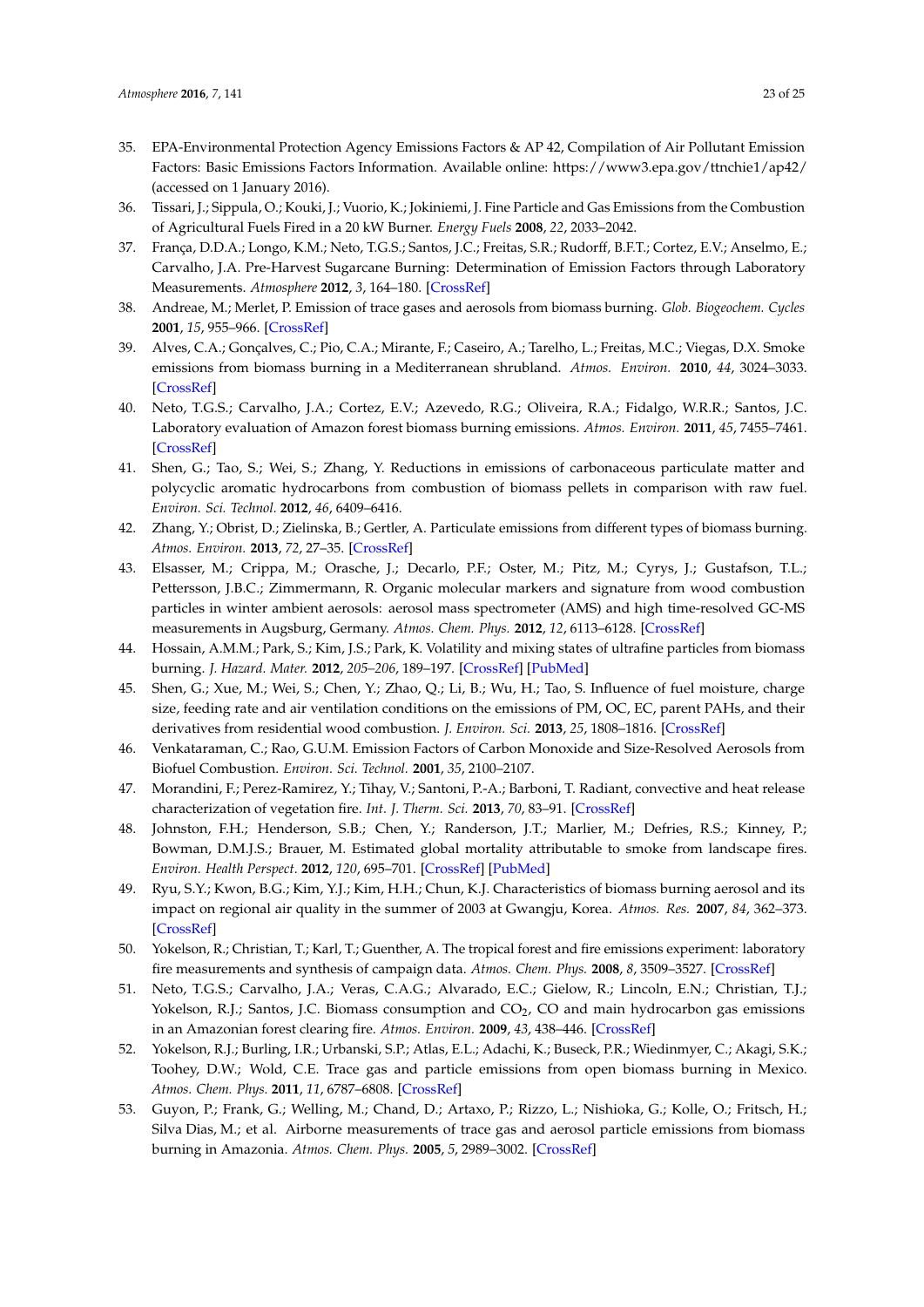- <span id="page-23-0"></span>54. Costa, M.A.M.; Carvalho, J.A.; Neto, T.G.S.; Anselmo, E.; Lima, B.A.; Kura, L.T.U.; Santos, J.C. Real-time sampling of particulate matter smaller than 2.5 µm from Amazon forest biomass combustion. *Atmos. Environ.* **2012**, *54*, 480–489. [\[CrossRef\]](http://dx.doi.org/10.1016/j.atmosenv.2012.02.023)
- <span id="page-23-1"></span>55. Holden, A.S.; Sullivan, A.P.; Munchak, L.A.; Kreidenweis, S.M.; Schichtel, B.A.; Malm, W.C.; Collett, J.L. Determining contributions of biomass burning and other sources to fine particle contemporary carbon in the western United States. *Atmos. Environ.* **2011**, *45*, 1986–1993. [\[CrossRef\]](http://dx.doi.org/10.1016/j.atmosenv.2011.01.021)
- <span id="page-23-2"></span>56. Tao, J.; Zhang, L.; Engling, G.; Zhang, R.; Yang, Y.; Cao, J.; Zhu, C.; Wang, Q.; Luo, L. Chemical composition of PM2.5 in an urban environment in Chengdu, China: Importance of springtime dust storms and biomass burning. *Atmos. Res.* **2013**, *122*, 270–283. [\[CrossRef\]](http://dx.doi.org/10.1016/j.atmosres.2012.11.004)
- <span id="page-23-3"></span>57. Oanh, N.T.K.; Bich, T.L.; Tipayarom, D.; Manadhar, B.R.; Prapat, P.; Simpson, C.D.; Liu, L.-J.S. Characterization of particulate matter emission from open burning of rice straw. *Atmos. Environ.* **2011**, *45*, 493–502. [\[CrossRef\]](http://dx.doi.org/10.1016/j.atmosenv.2010.09.023) [\[PubMed\]](http://www.ncbi.nlm.nih.gov/pubmed/21243095)
- <span id="page-23-4"></span>58. Shen, G.; Xue, M.; Chen, Y.; Yang, C.; Li, W.; Shen, H.; Huang, Y.; Zhang, Y.; Chen, H.; Zhu, Y.; et al. Comparison of carbonaceous particulate matter emission factors among different solid fuels burned in residential stoves. *Atmos. Environ.* **2014**, *89*, 337–345. [\[CrossRef\]](http://dx.doi.org/10.1016/j.atmosenv.2014.01.033)
- <span id="page-23-5"></span>59. Prado, G.F.; Zanetta, D.M.T.; Arbex, M.A.; Braga, A.L.; Pereira, L.A.A.; de Marchi, M.R.R.; de Melo Loureiro, A.P.; Marcourakis, T.; Sugauara, L.E.; Gattás, G.J.F.; et al. Burnt sugarcane harvesting: particulate matter exposure and the effects on lung function, oxidative stress, and urinary 1-hydroxypyrene. *Sci. Total Environ.* **2012**, *437*, 200–208. [\[CrossRef\]](http://dx.doi.org/10.1016/j.scitotenv.2012.07.069) [\[PubMed\]](http://www.ncbi.nlm.nih.gov/pubmed/22940481)
- <span id="page-23-6"></span>60. França, D.; Longo, K.; Rudorff, B.; Aguiar, D.; Freitas, S.; Stockler, R.; Pereira, G. Pre-harvest sugarcane burning emission inventories based on remote sensing data in the state of São Paulo, Brazil. *Atmos. Environ.* **2014**, *99*, 446–456. [\[CrossRef\]](http://dx.doi.org/10.1016/j.atmosenv.2014.10.010)
- <span id="page-23-8"></span>61. Evans, J.; van Donkelaar, A.; Martin, R.V.; Burnett, R.; Rainham, D.G.; Birkett, N.J.; Krewski, D. Estimates of global mortality attributable to particulate air pollution using satellite imagery. *Environ. Res.* **2013**, *120*, 33–42. [\[CrossRef\]](http://dx.doi.org/10.1016/j.envres.2012.08.005) [\[PubMed\]](http://www.ncbi.nlm.nih.gov/pubmed/22959329)
- <span id="page-23-7"></span>62. Videla, F.C.; Barnaba, F.; Angelini, F.; Cremades, P.; Gobbi, G.P. The relative role of Amazonian and non-Amazonian fires in building up the aerosol optical depth in South America: A five year study (2005–2009). *Atmos. Res.* **2013**, *122*, 298–309. [\[CrossRef\]](http://dx.doi.org/10.1016/j.atmosres.2012.10.026)
- <span id="page-23-9"></span>63. Chandrasekaran, S.R.; Hopke, P.K.; Hurlbut, A.; Newtown, M. Characterization of emissions from grass pellet combustion. *Energy Fuels* **2013**, *27*, 5298–5306. [\[CrossRef\]](http://dx.doi.org/10.1021/ef4010169)
- <span id="page-23-10"></span>64. Torvela, T.; Tissari, J.; Sippula, O.; Kaivosoja, T.; Leskinen, J.; Virén, A.; Lähde, A.; Jokiniemi, J. Effect of wood combustion conditions on the morphology of freshly emitted fine particles. *Atmos. Environ.* **2014**, *87*, 65–76. [\[CrossRef\]](http://dx.doi.org/10.1016/j.atmosenv.2014.01.028)
- <span id="page-23-11"></span>65. Leskinen, J.; Tissari, J.; Uski, O.; Virén, A.; Torvela, T.; Kaivosoja, T.; Lamberg, H.; Nuutinen, I.; Kettunen, T.; Joutsensaari, J.; et al. Fine particle emissions in three different combustion conditions of a wood chip-fired appliance—Particulate physico-chemical properties and induced cell death. *Atmos. Environ.* **2014**, *86*, 129–139. [\[CrossRef\]](http://dx.doi.org/10.1016/j.atmosenv.2013.12.012)
- <span id="page-23-12"></span>66. Alves, C.; Gonçalves, C.; Fernandes, A.P.; Tarelho, L.; Pio, C. Fireplace and woodstove fine particle emissions from combustion of western Mediterranean wood types. *Atmos. Res.* **2011**, *101*, 692–700. [\[CrossRef\]](http://dx.doi.org/10.1016/j.atmosres.2011.04.015)
- <span id="page-23-13"></span>67. Gonçalves, C.; Alves, C.; Fernandes, A.P.; Monteiro, C.; Tarelho, L.; Evtyugina, M.; Pio, C. Organic compounds in PM2.5 emitted from fireplace and woodstove combustion of typical Portuguese wood species. *Atmos. Environ.* **2011**, *45*, 4533–4545. [\[CrossRef\]](http://dx.doi.org/10.1016/j.atmosenv.2011.05.071)
- <span id="page-23-14"></span>68. Kistler, M.; Schmidl, C.; Padouvas, E.; Giebl, H.; Lohninger, J.; Ellinger, R.; Bauer, H.; Puxbaum, H. Odor, gaseous and  $PM_{10}$  emissions from small scale combustion of wood types indigenous to Central Europe. *Atmos. Environ.* **2012**, *51*, 86–93. [\[CrossRef\]](http://dx.doi.org/10.1016/j.atmosenv.2012.01.044) [\[PubMed\]](http://www.ncbi.nlm.nih.gov/pubmed/23471123)
- <span id="page-23-15"></span>69. Butcher, S.S.; Ellenbecker, M.J. Particulate Emission Factors for Small Wood and Coal Stoves. *J. Air Pollut. Control Assoc.* **1982**, *32*, 380–384. [\[CrossRef\]](http://dx.doi.org/10.1080/00022470.1982.10465413)
- <span id="page-23-16"></span>70. Butcher, S.S.; Sorenson, E.M. A Study of Wood Stove Particulate Emissions. *J. Air Pollut. Control Assoc.* **1979**, *29*, 724–728. [\[CrossRef\]](http://dx.doi.org/10.1080/00022470.1979.10470854)
- <span id="page-23-17"></span>71. Shen, G.; Xue, M.; Wei, S.; Chen, Y.; Wang, B.; Wang, R.; Shen, H.; Li, W.; Zhang, Y.; Huang, Y.; et al. Influence of fuel mass load, oxygen supply and burning rate on emission factor and size distribution of carbonaceous particulate matter from indoor corn straw burning. *J. Environ. Sci.* **2013**, *25*, 511–519. [\[CrossRef\]](http://dx.doi.org/10.1016/S1001-0742(12)60191-0)